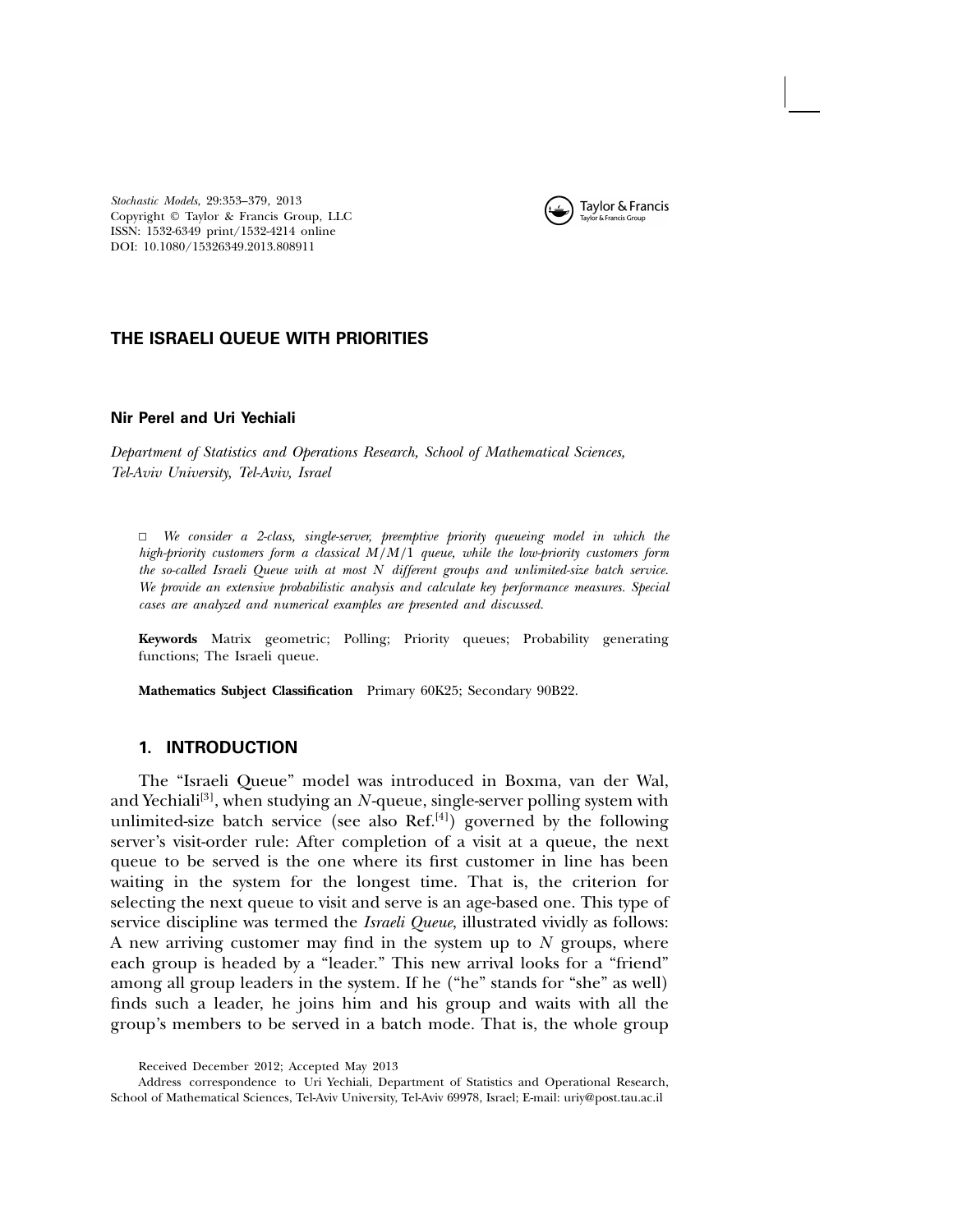is served at one service period, while the service duration is not affected by the size of the batch. For example, this queue discipline represents a physical waiting line for buying tickets to a movie, theater, or rock-concert performance. A new arrival that finds a friend already standing in line joins him and his group. When the "leader" reaches the cashier, he buys tickets for the entire group. It is assumed that the buying process is (almost) not affected by the number of tickets purchased. Recently, Perel and Yechiali<sup>[16]</sup> extended this model to the case where there is no bound on the number of different groups that can be present simultaneously in the system. They studied single-server models with finite and infinite number of groups, as well as models with multiple servers, and derived various performance measures.

Unlimited batch-service has been studied by van der Wal and Yechiali<sup>[20]</sup> when analyzing a computer tape-reading problem in a system where large amounts of information are stored on tapes. Requests for data stored on one of these tapes arrive randomly, and in order to read the data, the tape has to be mounted, read, and then dismounted. If there are several requests to be read from a tape, they all can be read in (more or less) the same time, thus suggesting a modeling as a batch-service with unlimited batch size. Unlimited batch-service models were considered in the literature as application to videotex, telex, and TDMA systems (see, e.g., Ref.<sup>[1]</sup>, Ref.<sup>[10]</sup>, and Ref.<sup>[13]</sup>). In addition, Van Oyen and Teneketzis<sup>[19]</sup> formulated a central database system and an Automated Guided Vehicle (AGV) as a polling system with an infinite capacity batch service.

There are systems in which a single server handles two streams of arrivals: primary (important jobs) and secondary (less important jobs). The primary jobs are processed individually one by one, while the less important jobs can be served simultaneously. For example, in a production scenario, a painting spray booth can process simultaneously a very large number of items.

Consequently, in this article, we consider a single-server preemptive priority queueing system with two classes of customers: VIP (class 1, high priority) and regular (class 2, low priority). The VIP customers form a classical infinite-buffer  $M/M/1$  queue, while the customers of class 2 form the so called Israeli Queue with batch service and at most  $N$  groups, where the service time of a group is exponentially distributed. That is, a lower-priority customer, upon arrival, looks for a friend among the class-2 group leaders (each one heading a class-2 group) present in the system. We assume that the probability for an arriving class-2 customer to know a group leader standing in line is  $p$ , with the same  $p$  for all groups. Thus, if the number of low-priority groups in the system is  $k$  ( $1 \leq k \leq N - 1$ ) 1), then an arriving class-2 customer will join the *i*th group  $(i \leq k)$  with probability  $(1 - p)^{i-1}p$  or will create a new class-2 group with probability  $(1 - p)^k$ . If N low-priority groups are present, then an arriving class-2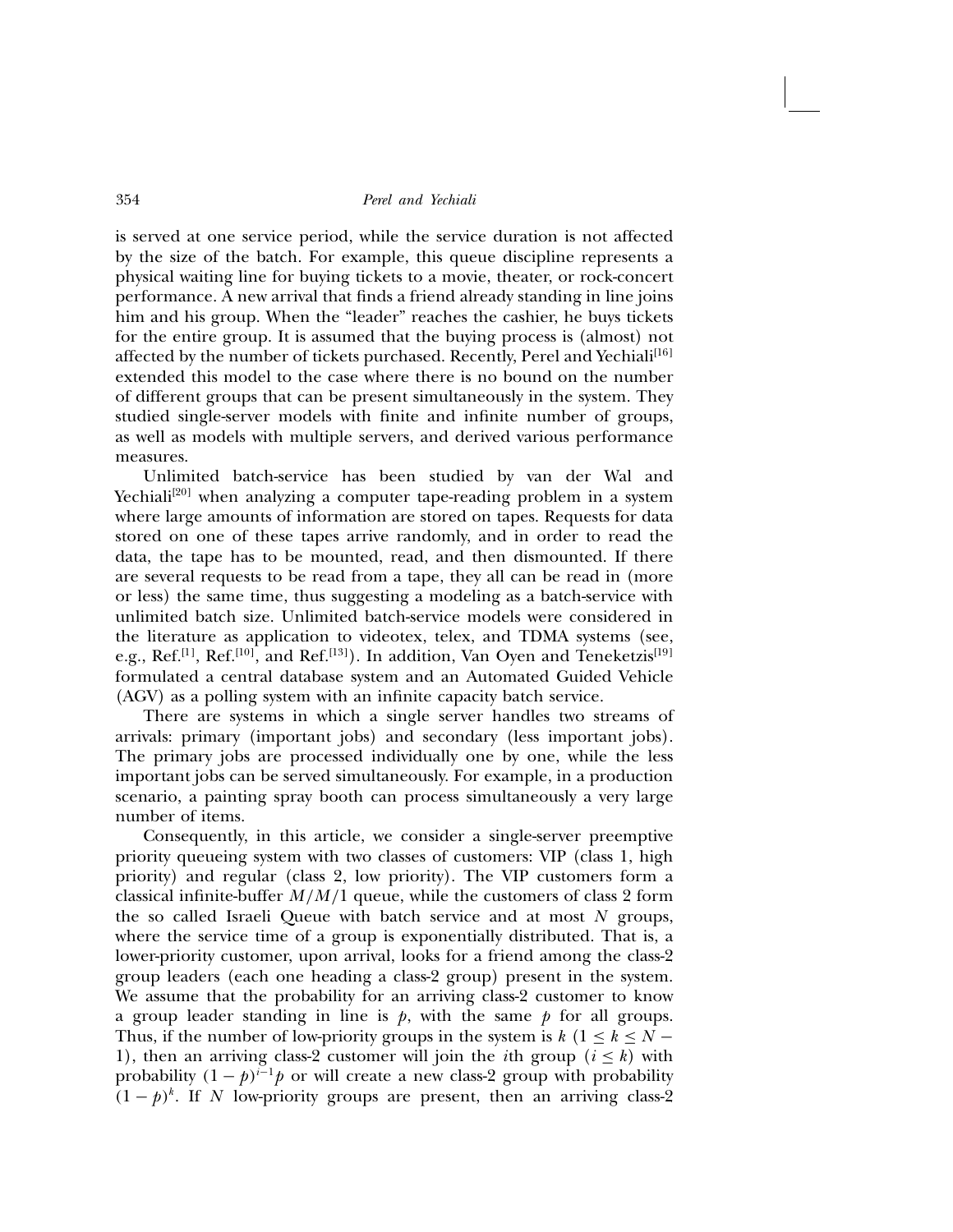customer will join the Nth group if he does not know any of the first  $N-1$  group leaders. This occurs with probability  $(1 - p)^{N-1}$ . We can also assume, due to the memoryless property of the exponential distribution, that an arriving class-2 customer can join (with probability  $\phi$ ) a class-2 group that is being served. As indicated, the class-2 groups are served in an unlimited-size batch mode. That is, the whole group is served at one service period, independent of its size. We assume that VIP customers have preemptive priority over class 2, implying that a service of a class-2 group is immediately interrupted by an arrival of a VIP customer.

Recently, He and Chavoushi<sup>[11]</sup> studied a queueing model with customer interjections, where customers are distinguished between normal and interjecting. All customers join a single queue. A normal customer joins the queue at its end, while an interjecting customer tries to cut into the queue following a geometric distribution. The waiting times of normal customers and of interjecting customers are studied.

Queueing models with priorities have been studied extensively in the literature and have wide applications in computer systems, communication networks, health-care systems, production systems, and in many other aspects of real life. For studies on priority queues, we refer the reader to Cobham $^{[6]}$ , White and Christie<sup>[21]</sup>, Conway, Maxwell, and Miller<sup>[7]</sup>, Miller $^{[14]}$ , Kella and Yechiali $^{[12]}$ , Cidon and Sidi $^{[5]}$ , Takagi  $^{[18]}$ , Zhang and  $\text{Shi}^{[22]}$ , and the many references there.

Other works related to ours are Drekic and Grassmann<sup>[8]</sup>, Drekic and Woolford $^{[9]}$ , Sivasamy $^{[17]}$  and Bitran and Caldentey $^{[2]}$ . In Ref. $^{[8]}$ , a two-class, single-server, preemptive priority queueing model is studied, where the low-priority source population is finite. The steady-state distribution of the number of class-1 and class-2 customers in the system is determined by applying the method of generalized eigenvalues. Furthermore, Ref.<sup>[9]</sup> analyzes a two-class, single-server, preemptive priority queueing model with low-priority balking customers, where the decision to balk or not depends on the queue length. Two specific forms of balking behavior are considered, and the method of generalized eigenvalues is used in order to derive the steady-state distribution of the number of customers in the system. A priority model with batch service is studied in Ref.<sup>[17]</sup> where the higher-priority units are served in batches of a *finite* size, according to a certain bulk service rule. In Ref.<sup>[2]</sup>, a 2-dimensional preemptive priority queueing system with state-dependent arrivals is studied. It is assumed that if at time t there are  $N_i(t)$  class-i customers in the system, then an arriving class-i customer joins the system with probability  $Di(N_i(t))$ ,  $i = 1, 2$ , or leaves with the complementary probability. Using truncation, the steadystate joint distribution for the two queue lengths is derived, and the waiting times and busy period are characterized. We note that, in our model, a class-2 customer always joins the queue, either to an existing group or by forming a new one (the last in the groups' line).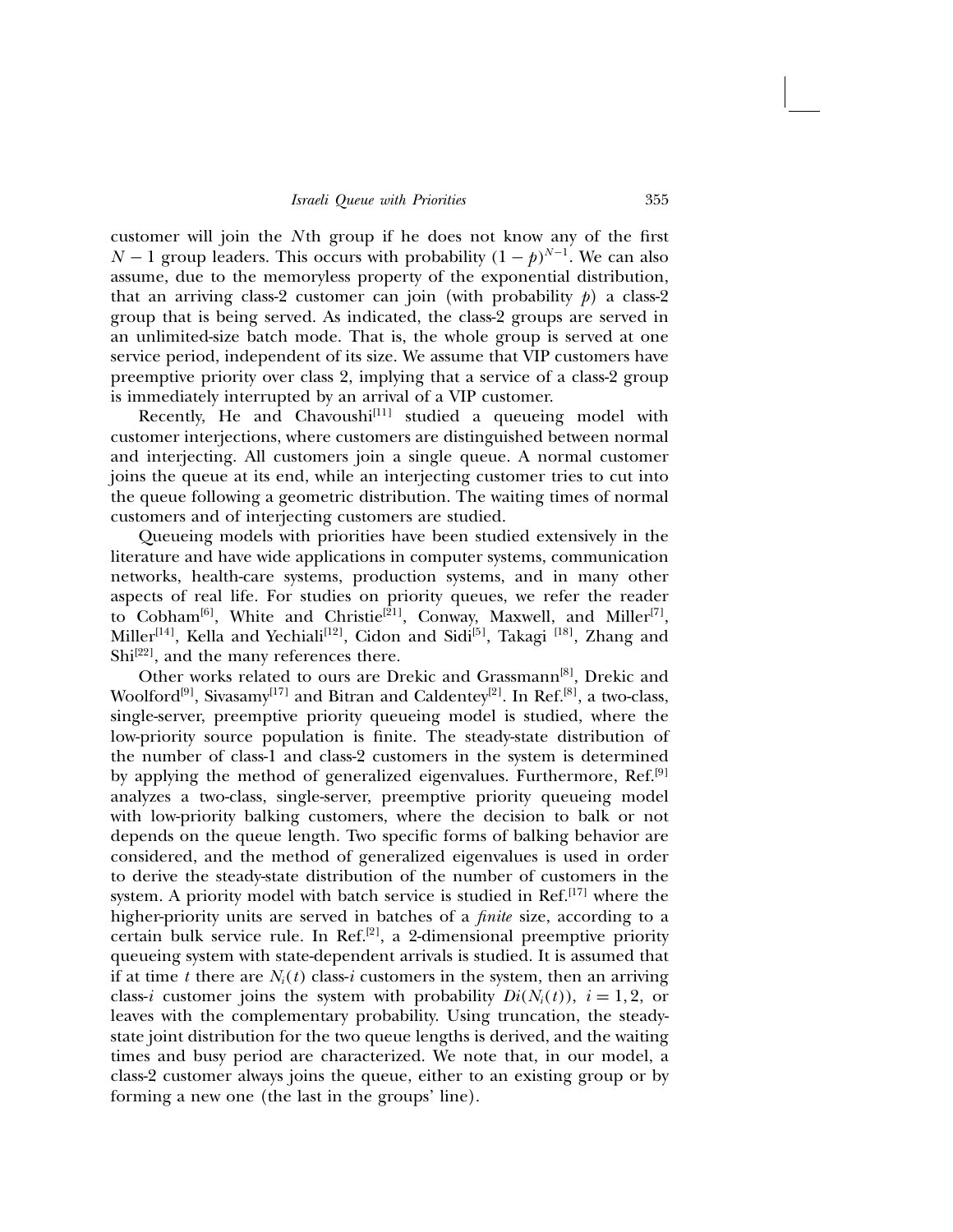The article is organized as follows: In Section 2, we employ Probability Generating Functions (PGFs) to analyze the model. This requires the calculation of certain boundary probabilities. In Section 3, we derive various performance measures, such as the mean number of low-priority groups in the system, the covariance between the number of high- and low-priority customers, sojourn times of a class-2 group leader and of an arbitrary class-2 customer, and the mean size of a class-2 group. In Section 4, we use Matrix Geometric methods to further analyze the system, and in Section 5 we present some extreme cases and numerical results.

#### 2. THE MODEL

#### 2.1. Model Description

We consider the general model described in the Introduction, namely, two classes of customers, VIP and regular, where the VIP have preemptive priority over the regular customers and where, among each class, the VIP follow the  $M/M/1$  queue, while the regular customers follow the Israeli Queue regime with at most  $N$  groups.

We assume that the arrival stream of VIP (ordinary) customers follows a homogeneous Poisson process with rate  $\lambda_1$  ( $\lambda_2$ ), while service time is exponentially distributed with rate  $\mu_1$  ( $\mu_2$ ). Let  $L_1(t)$  be the total number of VIP customers in the system at time t, and  $L_2(t)$  the number of class-2 *groups* in the system at time t. For  $i = 1, 2$ , let  $L_i = \lim_{t\to\infty} L_i(t)$ , and  $P_{mn} =$  $\mathbb{P}(L_1 = m, L_2 = n)$ , for  $m \ge 0$  and  $0 \le n \le N$ . A transition rate diagram of the two-dimensional process  $(L_1, L_2)$  is depicted in Figure 1. Define the marginal probabilities,

$$
\mathbb{P}(L_1 = m) = P_{m\bullet} = \sum_{n=0}^{N} P_{mn}, \quad m \ge 0,
$$
  

$$
\mathbb{P}(L_2 = n) = P_{\bullet n} = \sum_{m=0}^{\infty} P_{mn}, \quad 0 \le n \le N.
$$

Clearly, since the VIP customers are not affected by the ordinary customers, they form a regular  $M/M/1$  queue for which, for all  $m \ge 0$ (where  $\rho = \frac{\lambda_1}{\mu_1}$ ),

$$
P_{m\bullet}=\rho^m(1-\rho).
$$

For a stable system, we have  $\rho < 1$ .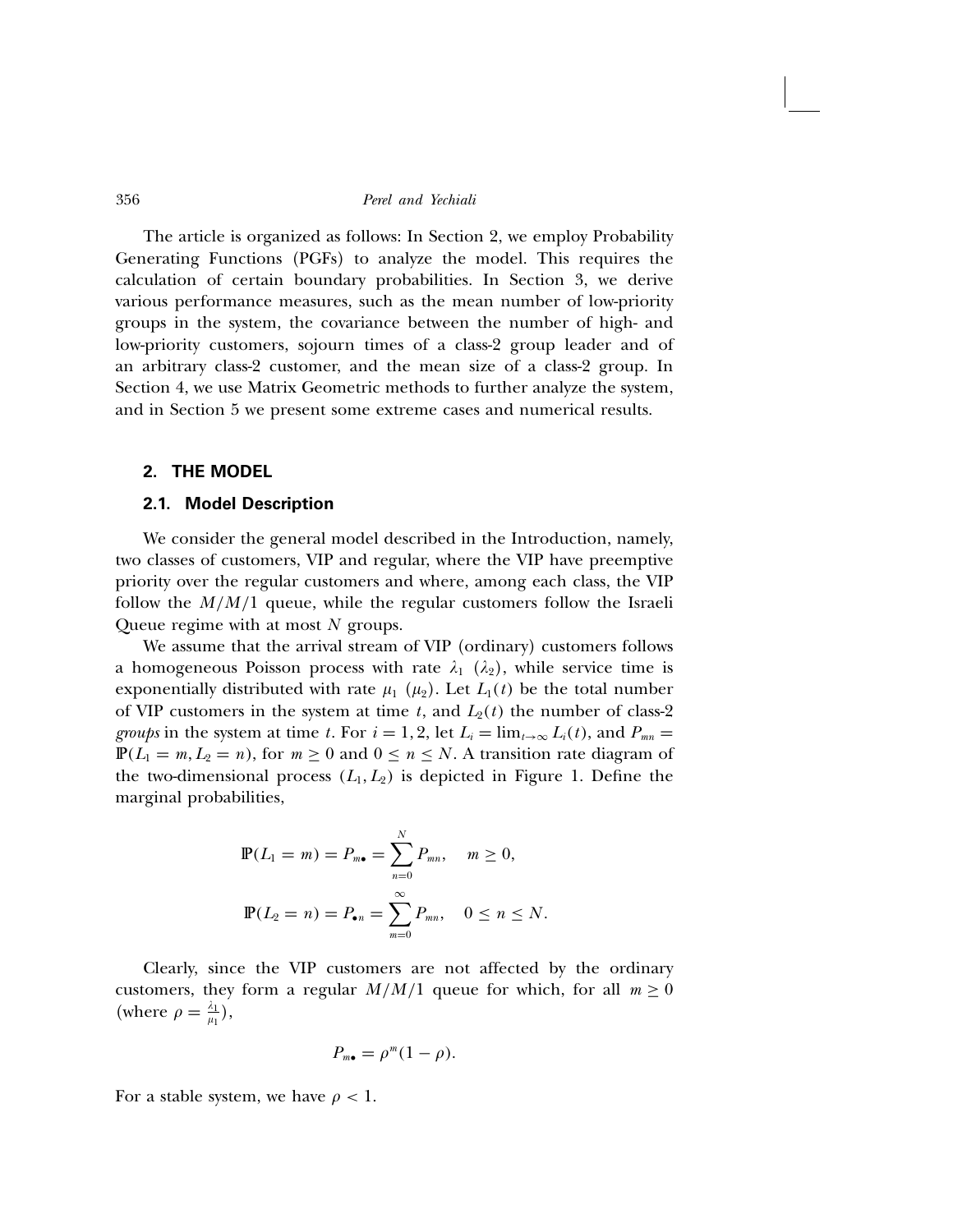

**FIGURE 1** Transition rate diagram of  $(L_1, L_2)$ .

#### 2.2. Balance Equations and Generating Functions

For  $n = 0$ , the following relations hold,

$$
(\lambda_1 + \lambda_2) P_{00} = \mu_1 P_{10} + \mu_2 P_{01}, \tag{2.1}
$$

$$
(\lambda_1 + \lambda_2 + \mu_1) P_{m0} = \lambda_1 P_{m-1,0} + \mu_1 P_{m+1,0}, \quad m \ge 1.
$$
 (2.2)

Define the marginal PGF of  $L_1$ :  $F_n(w) = \sum_{m=0}^{\infty} P_{mn}w^m$ , for all  $0 \le n \le N$ . Then, multiplying equation (2.2) by  $w^m$  and summing over m together with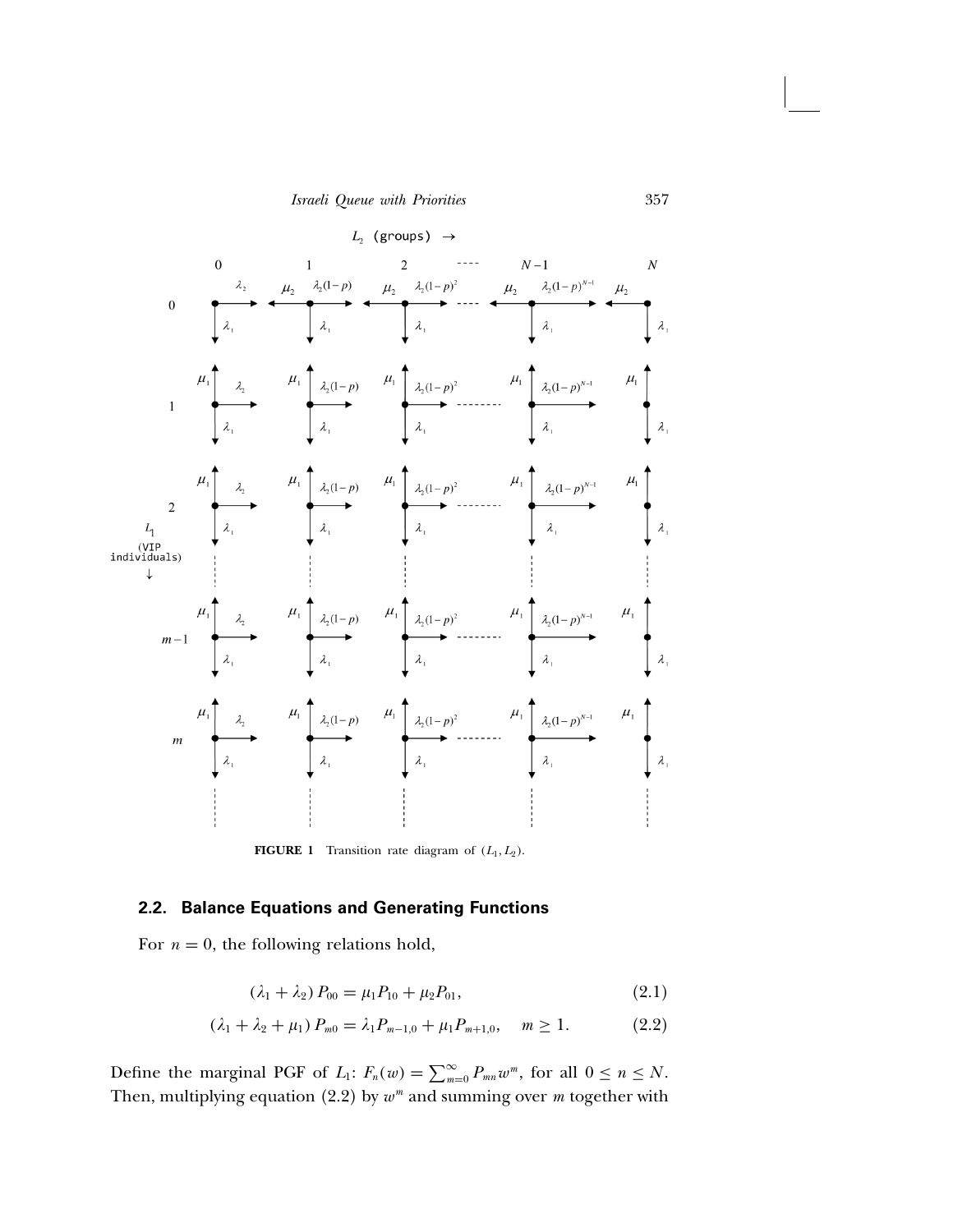(2.1) gives

$$
((\lambda_1 w - \mu_1)(1 - w) + \lambda_2 w) F_0(w) = -\mu_1 (1 - w) P_{00} + \mu_2 w P_{01}.
$$
 (2.3)

Moreover, for  $1 \le n \le N - 1$  we get

$$
(\lambda_1 + \lambda_2(1-p)^n + \mu_2) P_{0n} = \lambda_2(1-p)^{n-1} P_{0,n-1} + \mu_1 P_{1n} + \mu_2 P_{0,n+1}, \quad (2.4)
$$

$$
\left(\lambda_1 + \lambda_2 (1 - p)^n + \mu_1\right) P_{mn}
$$
  
=  $\lambda_1 P_{m-1,n} + \lambda_2 (1 - p)^{n-1} P_{m,n-1} + \mu_1 P_{m+1,n}, \quad m \ge 1.$  (2.5)

Multiplying equation (2.5) by  $w^m$  and summing over m together with (2.4) leads to

$$
((\lambda_1 w - \mu_1)(1 - w) + \lambda_2 (1 - p)^n w) F_n(w) - \lambda_2 (1 - p)^{n-1} w F_{n-1}(w)
$$
  
=  $-\mu_1 (1 - w) P_{0n} + \mu_2 (P_{0, n+1} - P_{0n}) w, \quad 1 \le n \le N - 1.$  (2.6)

Last, for  $n = N$  we have

$$
(\lambda_1 + \mu_2) P_{0N} = \lambda_2 (1 - p)^{N-1} P_{0,N-1} + \mu_1 P_{1N}, \qquad (2.7)
$$

$$
(\lambda_1 + \mu_1) P_{mN} = \lambda_1 P_{m-1,N} + \lambda_2 (1 - p)^{N-1} P_{m,N-1} + \mu_1 P_{m+1,N}, \quad m \ge 1. \tag{2.8}
$$

Multiplying equation (2.8) by  $w^m$  and summing over m together with (2.7) yields

$$
(\lambda_1 w - \mu_1) (1 - w) F_N(w) - \lambda_2 (1 - p)^{N-1} w F_{N-1}(w)
$$
  
= 
$$
-\mu_1 (1 - w) P_{0N} - \mu_2 w P_{0N}.
$$
 (2.9)

Define

$$
\alpha_n(w) = (\lambda_1 w - \mu_1)(1 - w) + \lambda_2 (1 - p)^n w, \text{ for } 0 \le n \le N - 1,
$$
  

$$
\alpha_N(w) = (\lambda_1 w - \mu_1)(1 - w).
$$

The set of equations  $(2.3)$ ,  $(2.6)$ , and  $(2.9)$  can be written as

$$
A(w) \cdot \vec{F}(w) = \vec{b}(w), \tag{2.10}
$$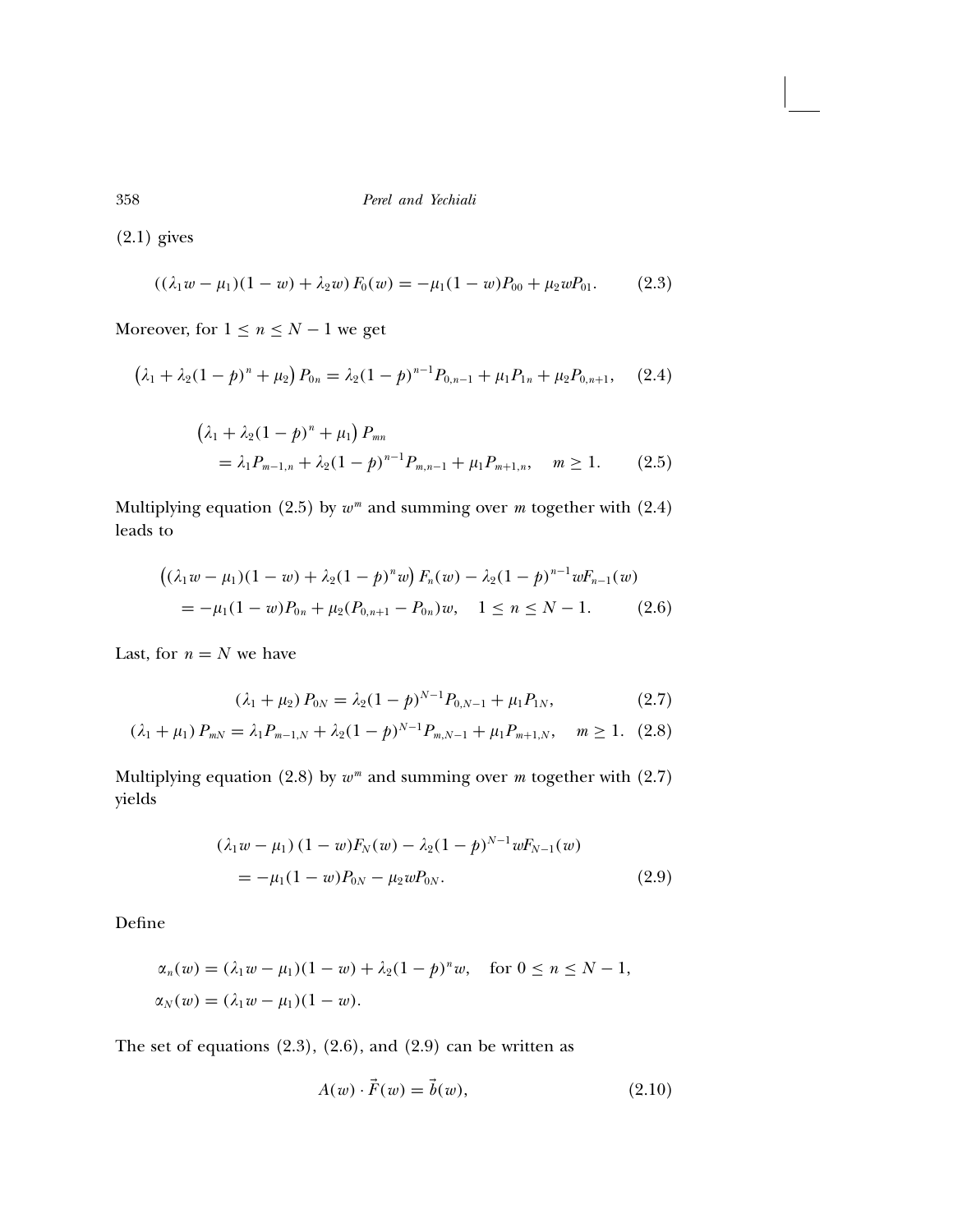where

$$
A(w) = \begin{pmatrix} \alpha_0(w) & 0 & \cdots & \cdots & \cdots & 0 \\ -\lambda_2w & \alpha_1(w) & 0 & 0 & \cdots & \vdots \\ 0 & -\lambda_2(1-p)w & \alpha_2(w) & 0 & \ddots & \vdots \\ \vdots & 0 & \ddots & \ddots & \ddots & 0 \\ \vdots & \ddots & \ddots & -\lambda_2(1-p)^{N-2}w & \alpha_{N-1}(w) & 0 \\ 0 & \cdots & 0 & 0 & -\lambda_2(1-p)^{N-1}w & \alpha_N(w) \end{pmatrix},
$$

 $\vec{F}(w) = (F_0(w), F_1(w), \dots, F_N(w))^T$  is a column vector (of size  $N + 1$ ) of the desired PGFs, and

$$
\vec{b}(w) = \begin{pmatrix} b_0(w) \\ b_1(w) \\ \vdots \\ b_n(w) \\ \vdots \\ b_{N-1}(w) \\ b_N(w) \end{pmatrix} = \begin{pmatrix} -\mu_1 P_{00}(1-w) + \mu_2 P_{01}w \\ -\mu_1 P_{01}(1-w) + \mu_2 (P_{02} - P_{01})w \\ \vdots \\ -\mu_1 P_{0,n}(1-w) + \mu_2 (P_{0,n+1} - P_{0,n})w \\ \vdots \\ -\mu_1 P_{0,N-1}(1-w) + \mu_2 (P_{0N} - P_{0,N-1})w \\ -\mu_1 P_{0N}(1-w) - \mu_2 P_{0N}w \end{pmatrix}.
$$

Note that for  $0 \le n \le N - 1$ ,  $\alpha_n(w)$  has 2 roots given by

$$
w_{1,2}^{(n)} = \frac{\lambda_1 + \lambda_2 (1 - p)^n + \mu_1 \pm \sqrt{(\lambda_1 + \lambda_2 (1 - p)^n + \mu_1)^2 - 4\lambda_1 \mu_1}}{2\lambda_1}.
$$
 (2.11)

It is easy to verify that the smaller root satisfies  $0 < w_1^{(n)} < 1$  and  $w_2^{(n)} > 1$ . As for  $\alpha_N(w)$ , its roots are  $w_1^{(N)} = 1$  and  $w_2^{(N)} = \frac{\mu_1}{\lambda_1}$ , which is greater than 1 if the system is stable.

In general, to obtain the PGFs  $F_n(w)$ , one uses Cramer's rule. That is, for all  $0 \leq n \leq N$ 

$$
F_n(w)=\frac{|A_n(w)|}{|A(w)|},
$$

where |A| is the determinant of a matrix A, and  $A_n(w)$  is the matrix obtained from  $A(w)$  by replacing the *n*th column by the vector  $b(w)$ . This leads to an expression for  $F_n(w)$  in terms of the  $N+1$  unknown probabilities,  $P_{00}$ ,  $P_{01}$ ,...,  $P_{0N}$  appearing in  $b(w)$ . However, in our case, the PGFs can be calculated iteratively, using the structure of the matrix  $A(w)$ . Specifically, from equation (2.3), we immediately have that

$$
F_0(w)=\frac{b_0(w)}{\alpha_0(w)}.
$$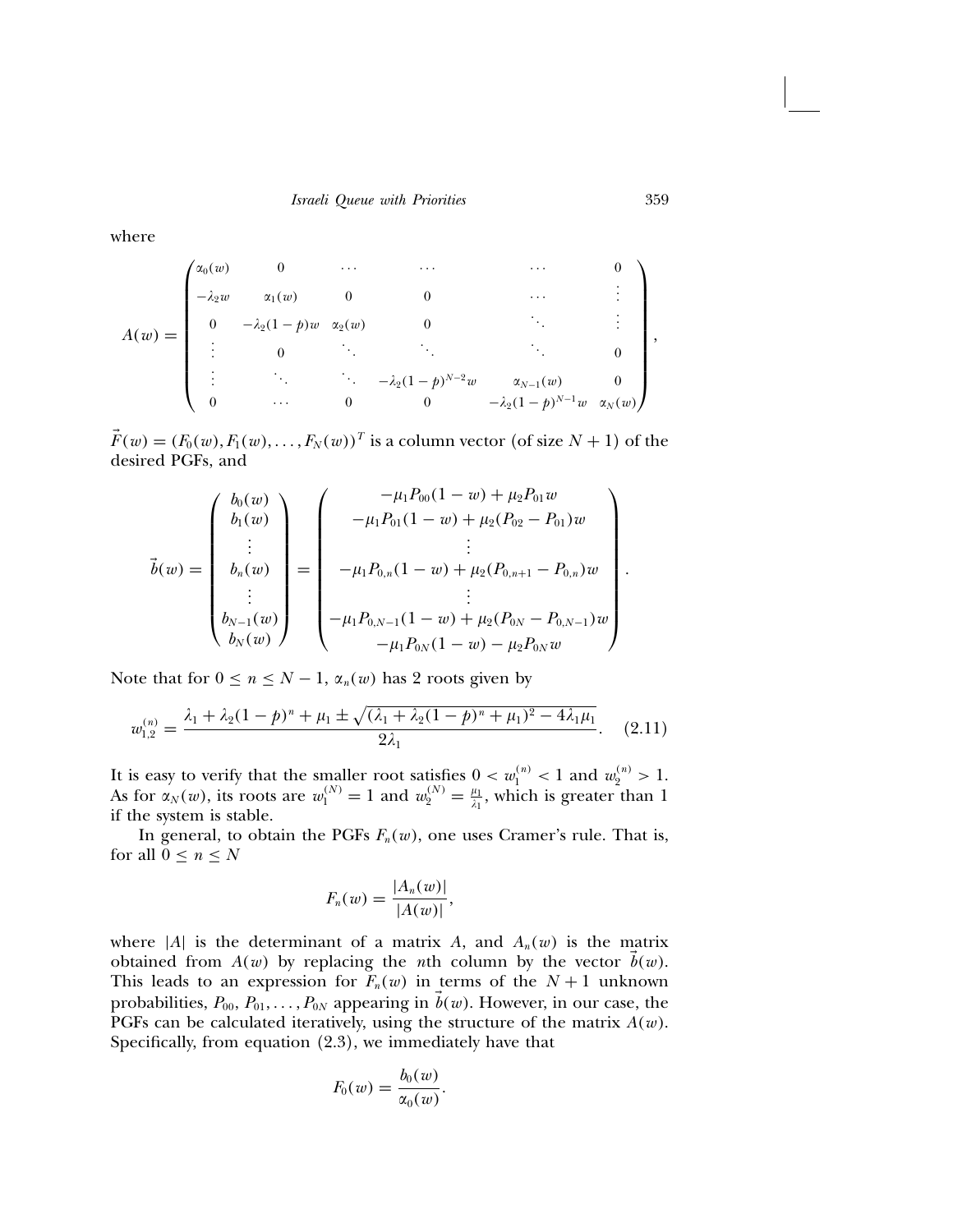360 Perel and Yechiali

Rewriting equation (2.6) in terms of  $\alpha_n(w)$  and  $b_n(w)$  gives

$$
F_n(w) = \frac{b_n(w) + \lambda_2 (1 - p)^{n-1} w F_{n-1}(w)}{\alpha_n(w)}.
$$
 (2.12)

Iterating (2.12) yields, for  $0 \le n \le N$ , a closed form expression for  $F_n(w)$ , as follows:

$$
F_n(w) = \frac{\sum_{j=0}^n b_{n-j}(w)(\lambda_2 w)^j (1-p)^{(n-2)-(n-j)} \left(\prod_{i=0}^{n-j-1} \alpha_i(w)\right)}{\prod_{i=0}^n \alpha_i(w)}, \quad (2.13)
$$

where  $\prod_{i=0}^{-1}(\cdot) \triangleq 1$ .

To calculate the boundary probabilities  $P_{00}$ ,  $P_{01}$ , ...,  $P_{0N}$ , we utilize the N roots  $w_1^{(n)}$ ,  $n = 0, 1, ..., N-1$ . Note that, since  $F_n(w)$  is a (partial) probability generating function defined for all  $0 \leq w \leq 1$ , each root of  $|A(w)|$  is a root of  $|A_n(w)|$ . Specifically, substituting  $w_1^{(0)}$  in  $F_0(w)$  gives a relation between  $P_{00}$  and  $P_{01}$ . Substituting  $w_1^{(1)}$  in  $F_1(w)$  gives a relation between  $P_{00}$ ,  $P_{01}$  and  $P_{02}$ , and so on. The last substitution is  $w_1^{(N-1)}$  in  $F_{N-1}(w)$ , which relates  $P_{00}, P_{01}, \ldots, P_{0N}$ . At last, we get N equations relating  $N + 1$  unknowns. The additional needed equation is

$$
P_{00} + P_{01} + \dots + P_{0N} = P_{0\bullet} = 1 - \rho.
$$
 (2.14)

Applying vertical "cuts" on Figure 1 yields, for  $0 \le n \le N - 1$ ,

$$
\lambda_2 (1 - p)^n P_{\bullet n} = \mu_2 P_{0, n+1}.
$$
 (2.15)

That is, once the boundary probabilities  $P_{00}$ ,  $P_{01}$ ,  $\ldots$ ,  $P_{0N}$  are calculated, the marginal probabilities of the queue length of class-2 groups is obtained as follows:

$$
P_{\bullet n} = F_n(1) = \mathbb{P}(L_2 = n) = \frac{\mu_2 P_{0,n+1}}{\lambda_2 (1 - p)^n}, \quad 0 \le n \le N - 1,
$$
  

$$
P_{\bullet N} = F_N(1) = \mathbb{P}(L_2 = N) = 1 - \sum_{n=0}^{N-1} P_{\bullet n}.
$$
 (2.16)

#### 3. PERFORMANCE MEASURES

## 3.1. Mean Queue Lengths and Waiting Times

As for class 1, all performance measures are well known, since VIP customers form a regular  $M/M/1$  queue. In particular,  $\mathbb{E}[L_1] =$  $\lambda_1/(\mu_1 - \lambda_1).$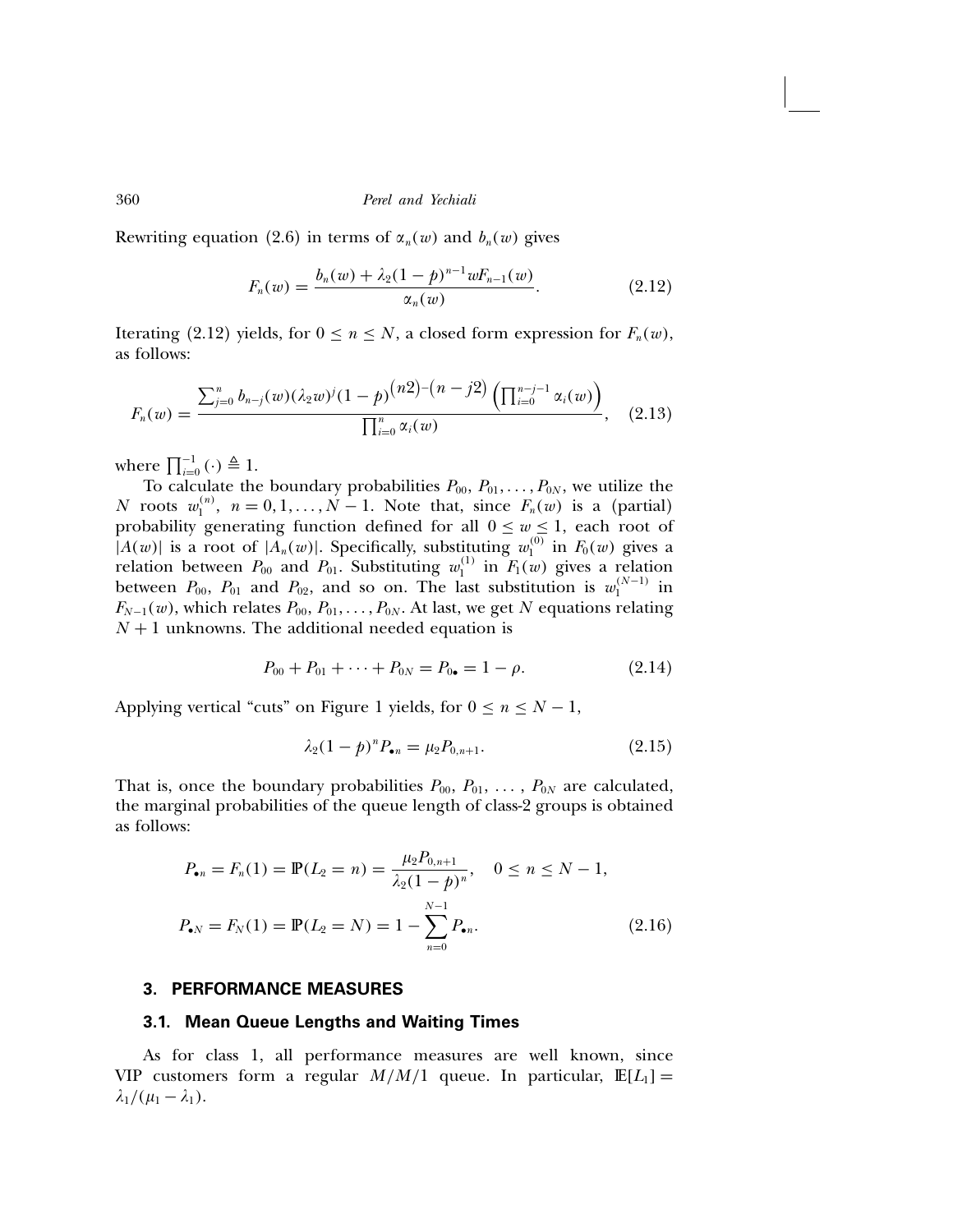Utilizing equation (2.16), the mean total number of class-2 groups in the system is given by

$$
\mathbb{E}[L_2] = \sum_{n=0}^N n P_{\bullet n}.
$$

Let  $\hat{\lambda}_2$  denote the mean rate in which new class-2 groups are formed. Then,  $\hat{\lambda}_2 = \lambda_2 \sum_{n=0}^{N-1} P_{\bullet n} (1-p)^n$ . Define  $W_2$  to be the total sojourn time of a class-2 group *leader* in the system.  $W_2$  can be looked upon as the lifetime in the system of an arbitrary group, that is, the duration of time from the moment of a group's initiation until the moment when it departs the system. Then, from Little's Law,

$$
\mathbb{E}[W_2] = \frac{\mathbb{E}[L_2]}{\hat{\lambda}_2}.
$$
\n(3.1)

## 3.2. Covariance of  $L_1$  and  $L_2$

Given  $\mathbb{E}[L_i]$  for  $i = 1, 2$ , we need to calculate  $\mathbb{E}[L_1L_2]$ . We have

$$
\mathbb{E}[L_1 L_2] = \sum_{n=0}^{N} \sum_{m=0}^{\infty} mn P_{mn} = \sum_{n=0}^{N} n F'_n(1).
$$
 (3.2)

Differentiating  $F_n(w)$  in equation (2.12) for  $0 \le n \le N-1$  and substituting  $w = 1$  results in the following recurrence relation:

$$
F'_{n}(1) = \frac{F'_{n-1}(1)}{1-p} + \frac{\mu_{1}P_{0n}\lambda_{2}(1-p)^{n} - \mu_{2}P_{0,n+1}(\mu_{1}-\lambda_{1})}{(\lambda_{2}(1-p)^{n})^{2}}
$$

$$
= \frac{F'_{n-1}(1)}{1-p} + \frac{\mu_{1}P_{0n} - (\mu_{1}-\lambda_{1})P_{\bullet n}}{\lambda_{2}(1-p)^{n}}.
$$
(3.3)

Iterating (3.3) yields

$$
F_n'(1) = \frac{1}{\lambda_2 (1 - p)^n} \sum_{j=0}^n (\mu_1 P_{0,j} - (\mu_1 - \lambda_1) P_{\bullet j}), \quad 0 \le n \le N - 1. \tag{3.4}
$$

Now, to calculate  $F'_{N}(1)$ , we use the fact that the VIP queue is a regular  $M(\lambda_1)/M(\mu_1)/1$  system for which

$$
\sum_{n=0}^{N} F'_n(1) = \mathbb{E}[L_1] = \frac{\lambda_1}{\mu_1 - \lambda_1}.
$$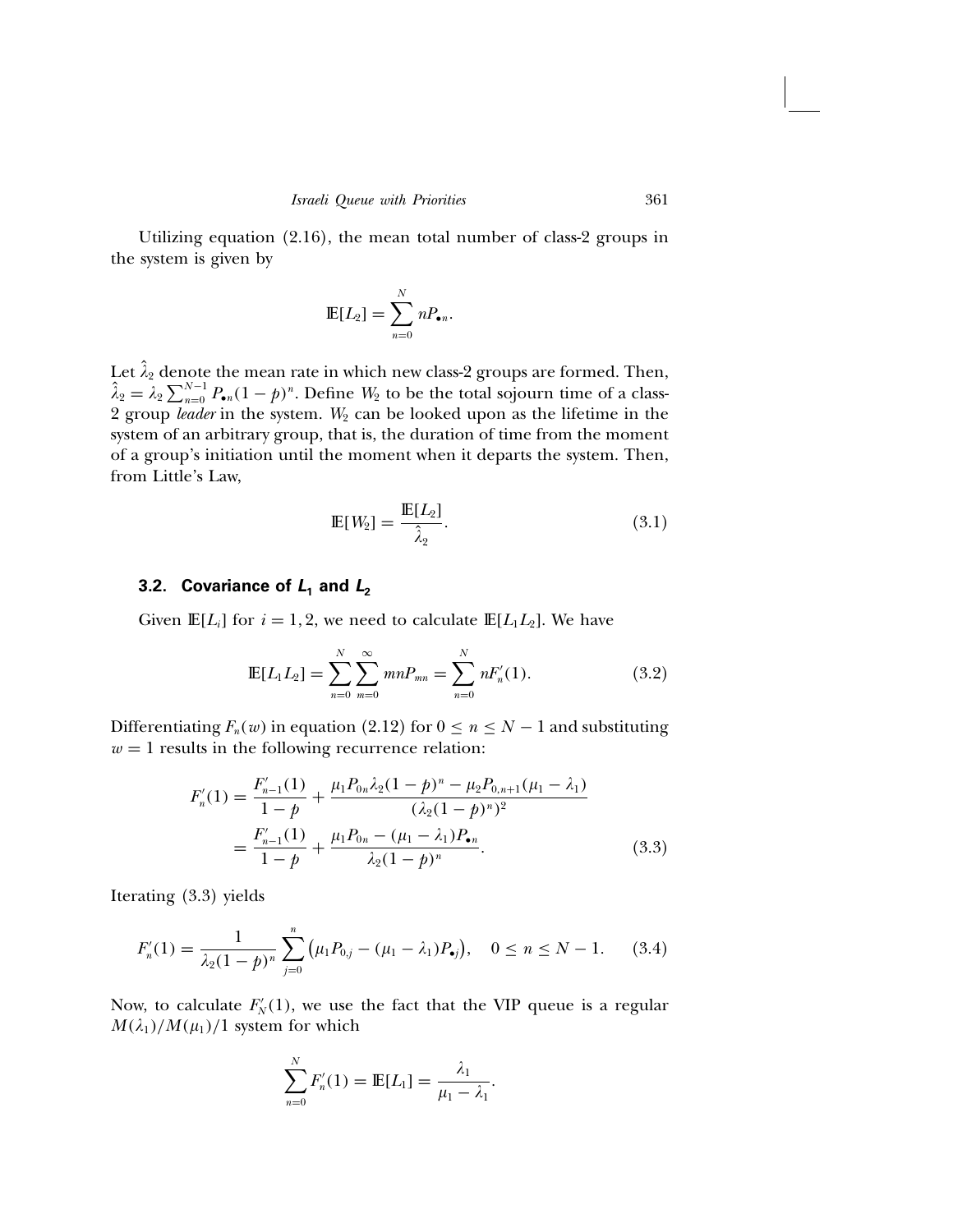This implies,

$$
F'_{N}(1) = \frac{\lambda_{1}}{\mu_{1} - \lambda_{1}} - \sum_{n=0}^{N-1} F'_{n}(1)
$$
  
\n
$$
= \frac{\lambda_{1}}{\mu_{1} - \lambda_{1}} - \sum_{n=0}^{N-1} \frac{1}{\lambda_{2}(1 - p)^{n}} \sum_{j=0}^{n} (\mu_{1}P_{0,j} - (\mu_{1} - \lambda_{1})P_{\bullet j})
$$
  
\n
$$
= \frac{\lambda_{1}}{\mu_{1} - \lambda_{1}} - \sum_{j=0}^{N-1} (\mu_{1}P_{0,j} - (\mu_{1} - \lambda_{1})P_{\bullet j}) \sum_{n=j}^{N-1} \frac{1}{\lambda_{2}(1 - p)^{n}}
$$
  
\n
$$
= \frac{\lambda_{1}}{\mu_{1} - \lambda_{1}} - \sum_{j=0}^{N-1} (\mu_{1}P_{0,j} - (\mu_{1} - \lambda_{1})P_{\bullet j}) \frac{(1 - p)^{1 - N} - (1 - p)^{1 - j}}{\lambda_{2}p}
$$
  
\n
$$
= \frac{\lambda_{1}}{\mu_{1} - \lambda_{1}} - \frac{1}{\lambda_{2}p(1 - p)^{N-1}} (-\mu_{1}P_{0N} + (\mu_{1} - \lambda_{1})P_{\bullet N})
$$
  
\n
$$
+ \sum_{j=0}^{N-1} \frac{\mu_{1}P_{0,j} - (\mu_{1} - \lambda_{1})P_{\bullet j}}{\lambda_{2}p(1 - p)^{j - 1}}
$$
  
\n
$$
= \frac{\lambda_{1}}{\mu_{1} - \lambda_{1}} + \sum_{j=0}^{N} \frac{\mu_{1}P_{0,j} - (\mu_{1} - \lambda_{1})P_{\bullet j}}{\lambda_{2}p(1 - p)^{j - 1}}.
$$
 (3.5)

Substituting in equation (3.2) the expressions for  $F_n'(1)$ ,  $n = 0, 1, \ldots N - 1$ , and for  $F'_{N}(1)$  given in equations (3.4) and (3.5), respectively, results in

$$
\begin{split} \mathbb{E}[L_{1}L_{2}] &= \sum_{n=0}^{N-1} nF_{n}'(1) + NF_{N}'(1) \\ &= \sum_{n=0}^{N-1} \frac{n}{\lambda_{2}(1-p)^{n}} \sum_{j=0}^{n} (\mu_{1}P_{0,j} - (\mu_{1} - \lambda_{1})P_{\bullet j}) + \frac{N\lambda_{1}}{\mu_{1} - \lambda_{1}} \\ &+ N \sum_{j=0}^{N} \frac{\mu_{1}P_{0,j} - (\mu_{1} - \lambda_{1})P_{\bullet j}}{\lambda_{2}p(1-p)^{j-1}} \\ &= \sum_{j=0}^{N-1} (\mu_{1}P_{0,j} - (\mu_{1} - \lambda_{1})P_{\bullet j}) \sum_{n=j}^{N-1} \frac{n}{\lambda_{2}(1-p)^{n}} + \frac{N\lambda_{1}}{\mu_{1} - \lambda_{1}} \\ &+ N \sum_{j=0}^{N} \frac{\mu_{1}P_{0,j} - (\mu_{1} - \lambda_{1})P_{\bullet j}}{\lambda_{2}p(1-p)^{j-1}}. \end{split} \tag{3.6}
$$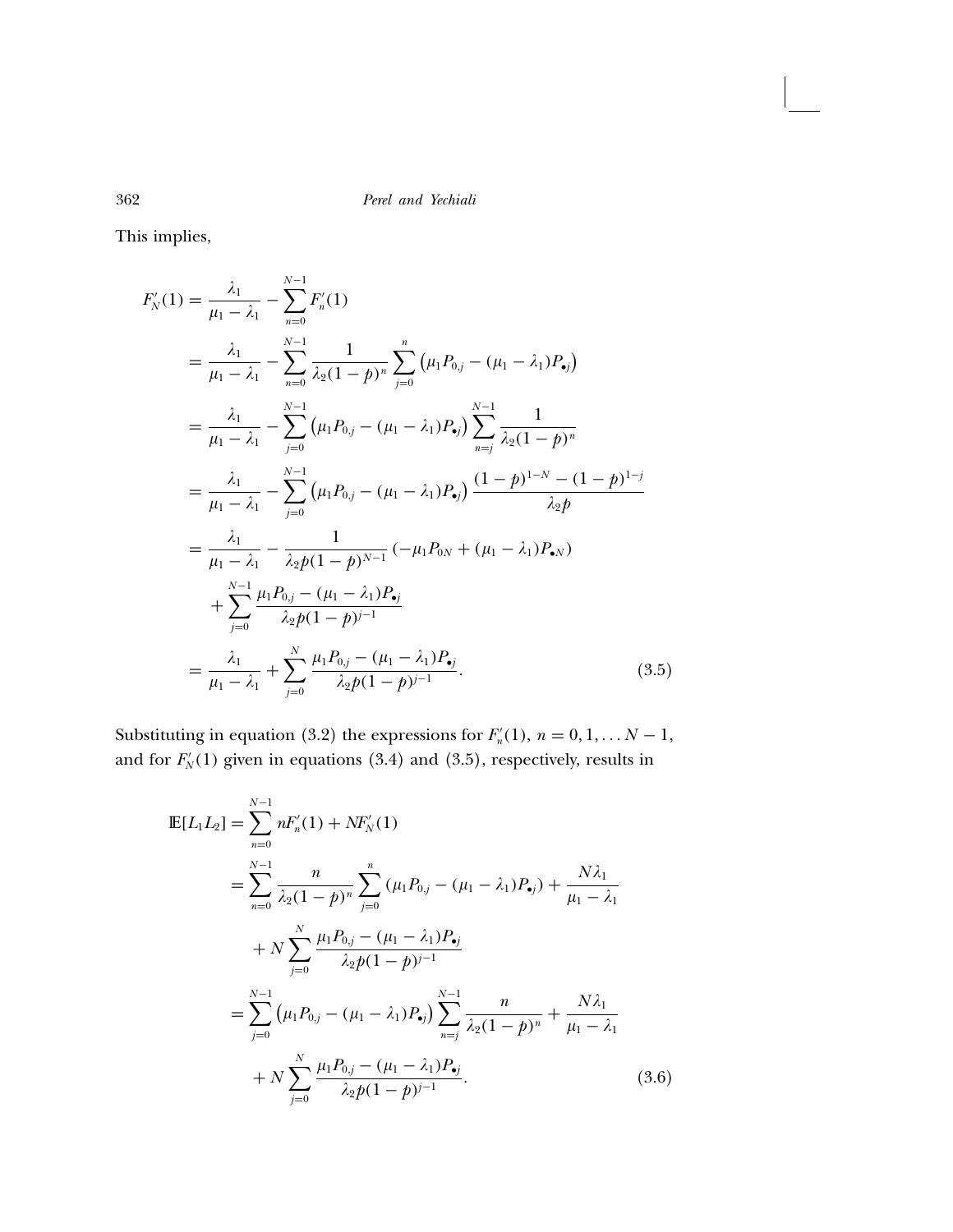Using the fact that

$$
\sum_{n=j}^{N-1} \frac{n}{(1-p)^n} = \frac{Np-1}{p^2(1-p)^{N-1}} - \frac{jp-1}{p^2(1-p)^{j-1}},
$$

equation (3.6) translates to

$$
\mathbb{E}[L_1 L_2] = \frac{N\lambda_1}{\mu_1 - \lambda_1} + \sum_{j=0}^{N} \frac{\mu_1 P_{0,j} - (\mu_1 - \lambda_1) P_{\bullet j}}{\lambda_2 p^2 (1 - p)^{j-1}} ((N - j)p + 1).
$$
 (3.7)

# 3.3. The Position of a New Class-2 Arriving Customer

Let  $X$  denote the position (group's number) that a new class-2 arrival enters to. The distribution of  $X$  is given by

$$
\mathbb{P}(X = k) = P_{\bullet, k-1}(1-p)^{k-1} + \sum_{n=k}^{N} P_{\bullet n}(1-p)^{k-1}p, \quad k = 1, ..., N-1,
$$
  

$$
\mathbb{P}(X = N) = P_{\bullet, N-1}(1-p)^{N-1} + P_{\bullet N}(1-p)^{N-1}.
$$

From the above, we get

$$
\mathbb{E}[X] = \sum_{k=1}^{N-1} \left( P_{\bullet,k-1}(1-p)^{k-1} + \sum_{n=k}^{N} P_{\bullet n}(1-p)^{k-1} p \right) k \n+ NP_{\bullet,N-1}(1-p)^{N-1} + NP_{\bullet N}(1-p)^{N-1} p + NP_{\bullet N}(1-p)^{N} \n= \sum_{k=1}^{N} P_{\bullet,k-1}(1-p)^{k-1} k + \sum_{k=1}^{N} \sum_{n=k}^{N} P_{\bullet n}(1-p)^{k-1} pk + NP_{\bullet N}(1-p)^{N},
$$

which leads to

$$
\mathbb{E}[X] = \sum_{n=1}^{N} P_{\bullet n} \sum_{k=1}^{n} (1-p)^{k-1} pk + \sum_{n=0}^{N-1} P_{\bullet n} (1-p)^{n} (n+1) + P_{\bullet N} (1-p)^{N} N.
$$

With some algebraic manipulations and the use of equation (2.15), we get

$$
\mathbb{E}[X] = \sum_{n=1}^{N} P_{\bullet n} \left( \frac{1 - (1 - p)^n (1 + np)}{p} \right) + \frac{1}{\lambda_2} \sum_{n=0}^{N-1} (n+1) \mu_2 P_{0,n+1} + P_{\bullet N} (1 - p)^N N
$$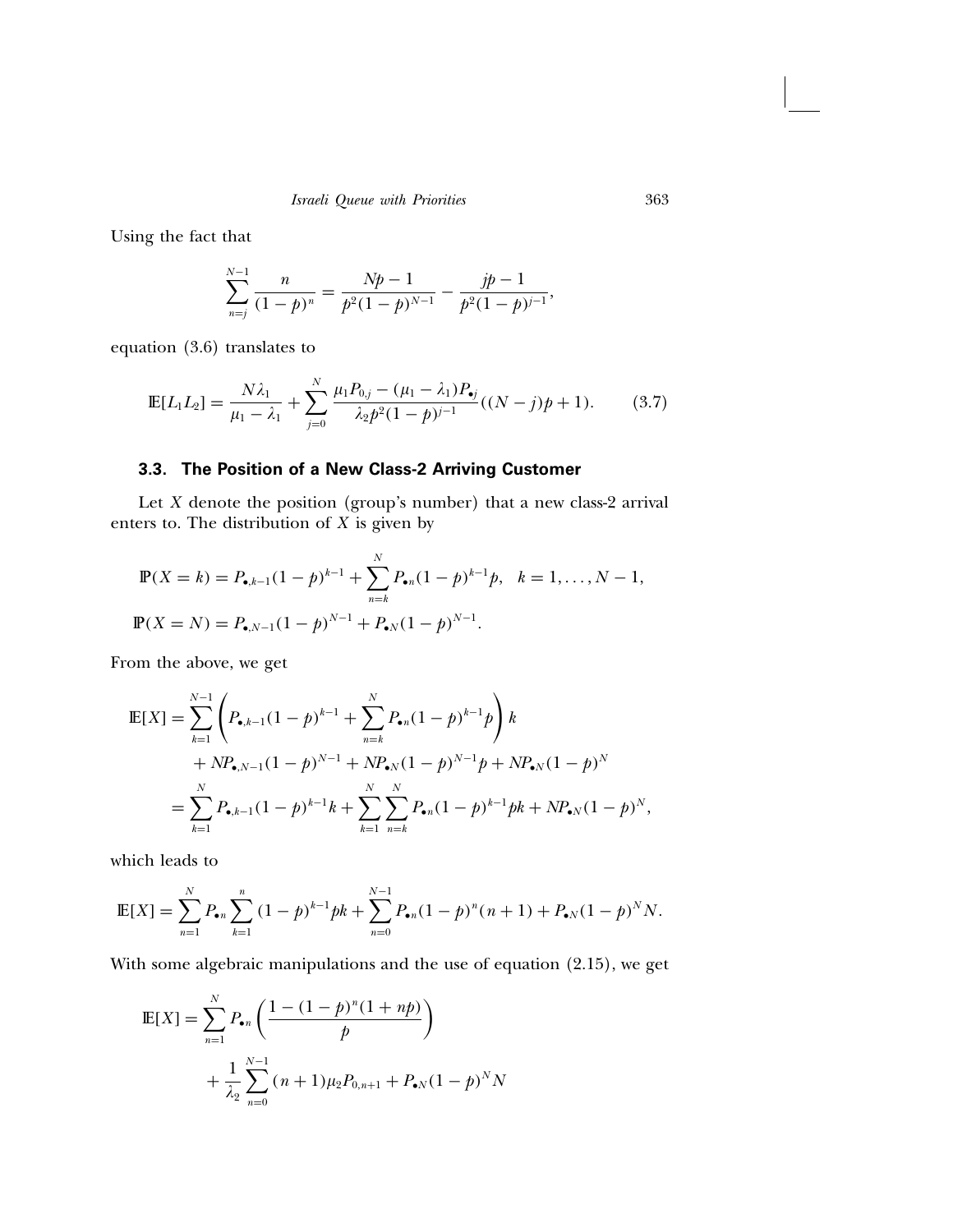364 Perel and Yechiali

$$
= \frac{1}{p}(1 - P_{\bullet 0}) - \left(\frac{\mu_2}{\lambda_2} \sum_{n=1}^{N-1} n P_{0,n+1} + N P_{\bullet N} (1 - p)^N\right)
$$
  
+  $\frac{\mu_2}{\lambda_2 p} \sum_{n=1}^{N-1} P_{0,n+1} + \frac{1}{p} P_{\bullet N} (1 - p)^N$   
+  $\frac{\mu_2}{\lambda_2} \sum_{n=0}^{N-1} n P_{0,n+1} + \frac{\mu_2}{\lambda_2} \sum_{n=0}^{N-1} P_{0,n+1} + N P_{\bullet N} (1 - p)^N$   
=  $\frac{1}{p} - \frac{\mu_2}{\lambda_2 p} P_{01} - \frac{\mu_2}{\lambda_2 p} \sum_{n=1}^{N-1} P_{0,n+1} + \frac{\mu_2}{\lambda_2} \sum_{n=0}^{N-1} P_{0,n+1} - \frac{1}{p} P_{\bullet N} (1 - p)^N$   
=  $\frac{1}{p} \left(1 - \frac{\mu_2}{\lambda_2} (1 - \rho - P_{00}) (1 - p) - P_{\bullet N} (1 - p)^N\right).$  (3.8)

#### 3.4. Sojourn Times

Let  $\Theta_m$  ( $m = 1, 2, \dots$ ) denote the time from the first moment when there are  $m$  VIP customers in the system until the first moment thereafter that no VIP customers are present. Clearly, since the order of service does not affect the length of  $\Theta_m$ , it follows that  $\Theta_m = \sum_{i=1}^m \Theta_{1,i}$ , where  $\Theta_{1,i} \sim \Theta_1$ , all  $\Theta_{1,i}$  are independent, and  $\Theta_1$  is the busy period in a standard  $M/M/1$ queue. Hence, the Laplace Stieltjes Transform (LST) of  $\Theta_m$  is given by

$$
\widetilde{\Theta}_m(s) = \mathbb{E}\left[e^{-s\Theta_m}\right] = \left(\frac{\lambda_1 + \mu_1 + s - \sqrt{(\lambda_1 + \mu_1 + s)^2 - 4\lambda_1\mu_1}}{2\lambda_1}\right)^m = \left(\widetilde{\Theta}_1(s)\right)^m,
$$
\n(3.9)

and

$$
\mathbb{E}[\Theta_m] = -\widetilde{\Theta}'_m(s)|_{s=0} = \frac{m}{\mu_1 - \lambda_1}.
$$
\n(3.10)

Now, suppose there are no VIP customers in the system and there are  $n \geq 1$  class-2 groups. Let  $C_n$  be the time until these *n* groups are served and leave the system. Since the waiting times of these  $n$  groups are not affected by the stream of new class-2 arrivals,  $C_n$  may also be considered as the "draining time" of the system if, when there are  $n$  class-2 groups present, the arrival stream of VIP customers is stopped. Therefore,

$$
C_n = Exp(\lambda_1 + \mu_2) + \begin{cases} C_{n-1} & \text{w.p. } \frac{\mu_2}{\lambda_1 + \mu_2} \\ \Theta_1 + C_n & \text{w.p. } \frac{\lambda_1}{\lambda_1 + \mu_2} \end{cases}
$$
 (3.11)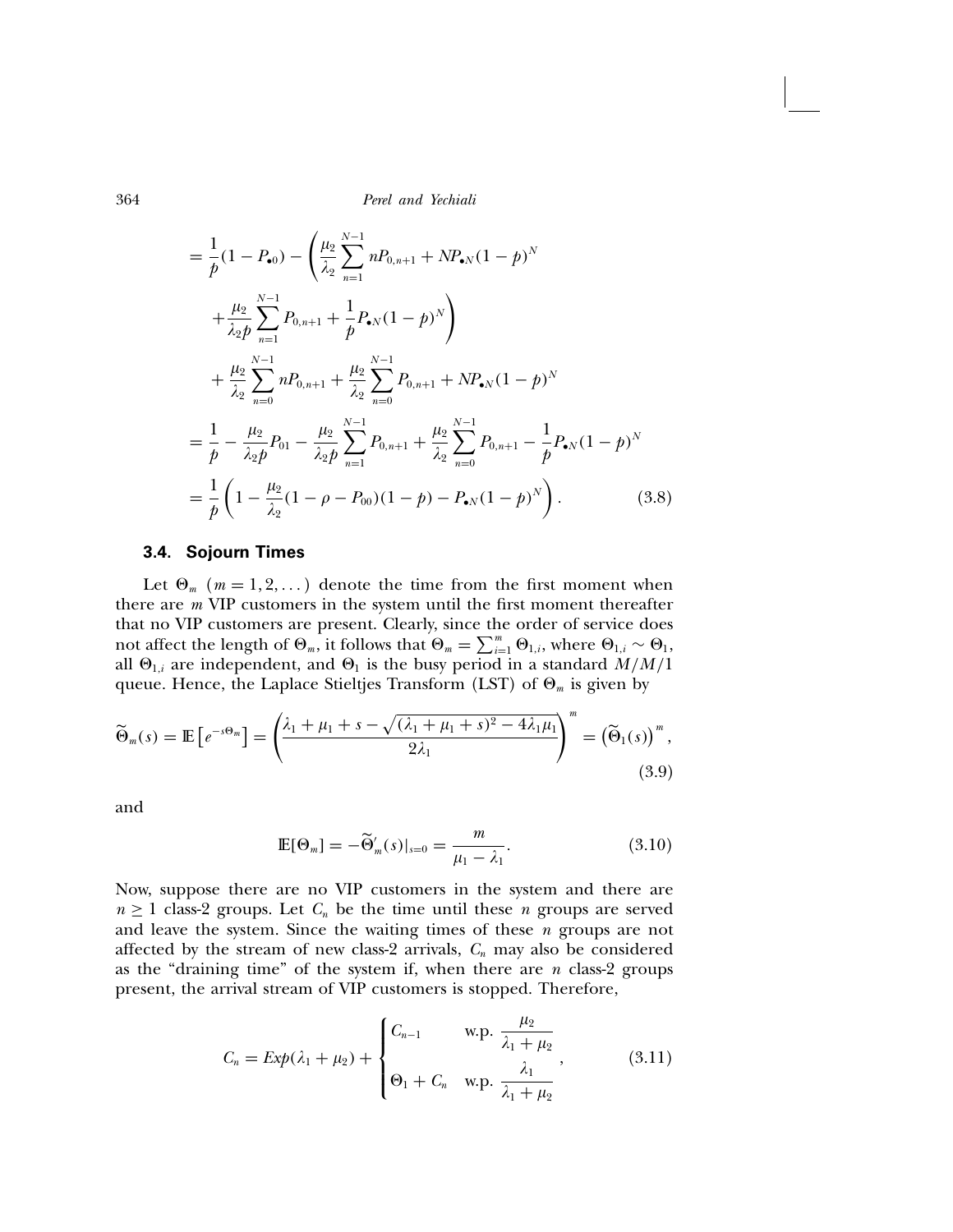where  $Exp(\lambda_1 + \mu_2)$  is an exponential random variable with parameter  $(\lambda_1 + \mu_2)$ . The lower expression in (3.11) is a consequence of the fact that a new arrival of a VIP customer opens a class-1 busy period  $\Theta_1$ , and class-2 arrivals during  $\Theta_1$  do not affect the waiting times of the class-2 customers already present in the system.

From equation (3.11), we get that the LST of  $C_n$ , denoted by  $C_n(s)$ , satisfies the following recursive relation

$$
\widetilde{C}_n(s) = \frac{\mu_2}{\lambda_1 + \mu_2 + s} \widetilde{C}_{n-1}(s) + \frac{\lambda_1}{\lambda_1 + \mu_2 + s} \widetilde{\Theta}_1(s) \widetilde{C}_n(s), \quad 0 \le n \le N. \tag{3.12}
$$

Iteration of equation (3.12) leads to

$$
\widetilde{C}_n(s) = \left(\frac{\mu_2}{\mu_2 + \lambda_1(1 - \widetilde{\Theta}_1(s)) + s}\right)^n = \left(\widetilde{C}_1(s)\right)^n, \tag{3.13}
$$

where

$$
\widetilde{C}_1(s) = \frac{\mu_2}{\mu_2 + \lambda_1(1 - \widetilde{\Theta}_1(s)) + s}.
$$

From (3.13), we get

$$
\mathbb{E}[C_n] = -\widetilde{C}'_n(s)|_{s=0} = \frac{n\mu_1}{\mu_2(\mu_1 - \lambda_1)}.
$$
\n(3.14)

A probabilistic interpretation to equation (3.14) arises from rewriting it as

$$
\mathbb{E}[C_n] = n\left(\frac{1}{\mu_2} + \frac{\lambda_1}{\mu_2} \cdot \frac{1}{\mu_1 - \lambda_1}\right),\,
$$

where  $\frac{1}{\mu_2}$  is the mean service time of a class-2 group and  $\frac{\lambda_1}{\mu_2}$  is the mean number of VIP arrivals (each one causing an interruption) during a service time of a class-2 group. Each such interruption generates a class-1 busy period with mean  $\frac{1}{\mu_1 - \lambda_1}$ .

In addition, assume there are  $m$  VIP customers and  $n$  class-2 groups in the system, and denote by  $D_{m,n}$  (with LST  $\widetilde{D}_{m,n}(s)$ ) the time until the service of all those  $n$  class-2 groups is completed. Then

$$
\widetilde{D}_{m,n}(s) = \widetilde{\Theta}_m(s)\widetilde{C}_n(s) = \left(\widetilde{\Theta}_1(s)\right)^m \left(\widetilde{C}_1(s)\right)^n, \tag{3.15}
$$

and from equations (3.10) and (3.14),

$$
\mathbb{E}[D_{m,n}] = \mathbb{E}[\Theta_m] + \mathbb{E}[C_n] = \frac{1}{\mu_1 - \lambda_1} \left( m + \frac{n\mu_1}{\mu_2} \right). \tag{3.16}
$$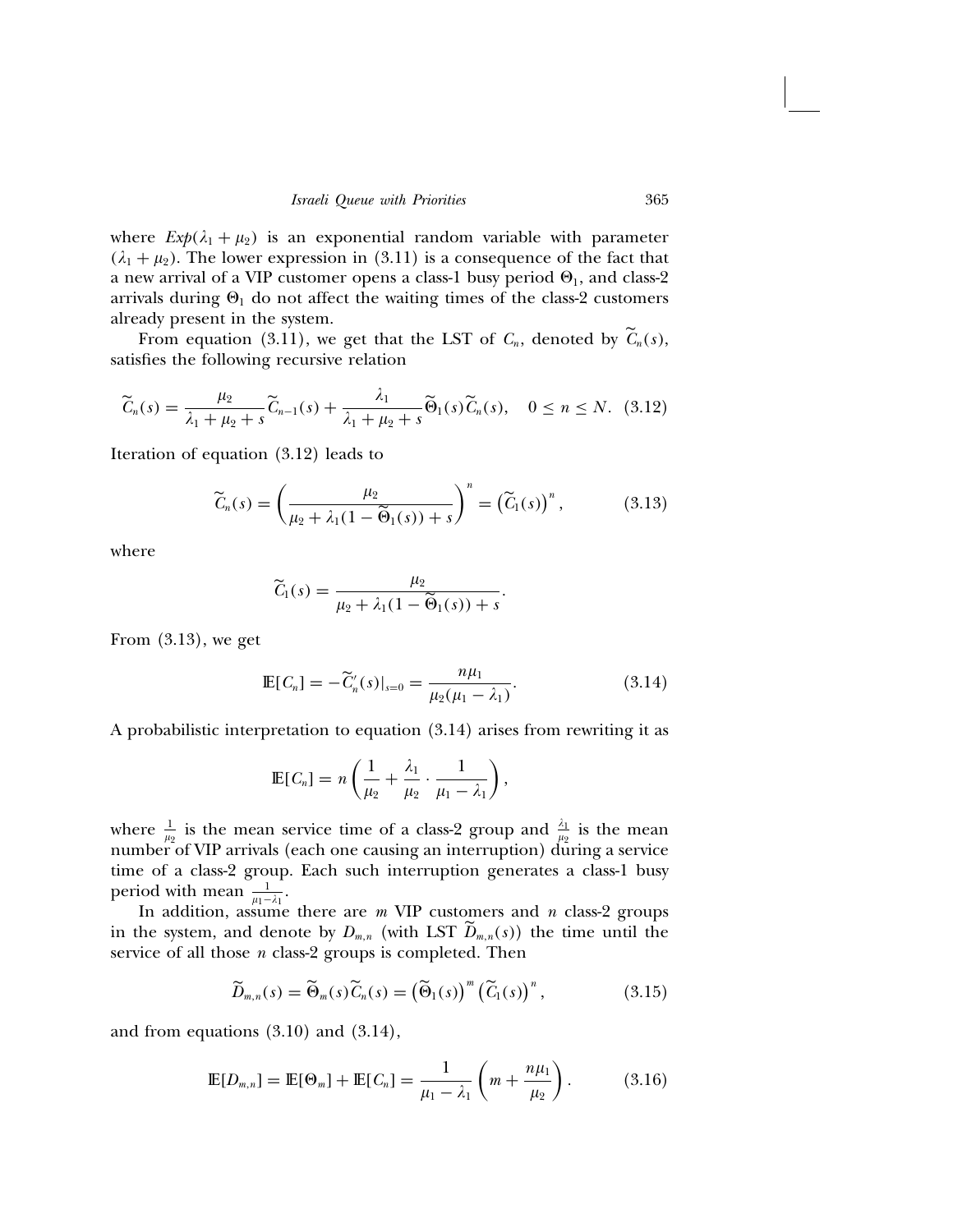We now calculate the LST of the sojourn time of a class-2 group leader in the system, denoted by  $\widetilde{W}_2(s)$ . When the system is in state  $(m, n)$ ,  $m \geq 0$  and  $n = 0, 1, \ldots, N - 1$ , an arriving class-2 customer becomes a group leader (in the  $(n + 1)$  position) with probability  $(1 - p)^n$ . The LST of his sojourn time is therefore  $\widetilde{D}_{m,n+1}(\cdot)$ . Using (3.15), we get

$$
\widetilde{W}_{2}(s) = \frac{\sum_{m=0}^{\infty} \sum_{n=0}^{N-1} P_{mn}(1-p)^{n} \widetilde{D}_{m,n+1}(s)}{\sum_{n=0}^{N-1} P_{\bullet n}(1-p)^{n}}
$$
\n
$$
= \frac{\sum_{n=0}^{N-1} (1-p)^{n} \widetilde{C}_{n+1}(s) \sum_{m=0}^{\infty} P_{mn} \widetilde{\Theta}_{m}(s)}{\sum_{n=0}^{N-1} P_{\bullet n}(1-p)^{n}}
$$
\n
$$
= \frac{\sum_{n=0}^{N-1} (1-p)^{n} (\widetilde{C}_{1}(s))^{n+1} F_{n}(\widetilde{\Theta}_{1}(s))}{\sum_{n=0}^{N-1} P_{\bullet n}(1-p)^{n}}, \qquad (3.17)
$$

where the numerator is, in fact, the probability for an arriving class-2 customer to become a group leader.

Let  $W_2^a$  denote the total sojourn time in the system of an *arbitrary* class-2 customer, with LST  $\hat{W}_2^a(s)$ . Assume the system is in state  $(m, n)$ , for  $m \ge 0$ and  $n = 0, 1, \ldots, N - 1$ . Then, either (i) an arriving class-2 customer will join the kth group  $(k = 1, 2, ..., n)$  with probability  $(1 - p)^{k-1}p$  and the LST of his total sojourn time in the system will be  $\widetilde{D}_{m,k}(s)$ , or (ii) an arriving class-2 customer will form a new group (with probability  $(1 - p)^n$ ) so that the LST of his total sojourn time in the system will be  $\widetilde{D}_{m,n+1}(s)$ . In addition, if the system is in state  $(m, N)$ , an arriving class-2 customer will join the N<sup>th</sup> group if he does not know any of the first  $N - 1$  group leaders (with probability  $(1 - p)^{N-1}$ ). Combining all of the arguments above, using equation (3.15) and the definition of  $F_n(\cdot)$  leads to

$$
\widetilde{W}_{2}^{a}(s) = \sum_{m=0}^{\infty} \left[ \sum_{n=0}^{N} P_{mn} \sum_{k=1}^{n} (1-p)^{k-1} p \widetilde{D}_{mk}(s) + P_{mN}(1-p)^{N} \widetilde{D}_{mN}(s) + \sum_{n=0}^{N-1} P_{mn}(1-p)^{n} \widetilde{D}_{m,n+1}(s) \right]
$$
\n
$$
= \sum_{n=0}^{N} \sum_{k=1}^{n} (1-p)^{k-1} p \widetilde{C}_{k}(s) F_{n}(\widetilde{\Theta}_{1}(s)) + (1-p)^{N} \widetilde{C}_{N}(s) F_{N}(\widetilde{\Theta}_{1}(s)) + \sum_{n=0}^{N-1} (1-p)^{n} \widetilde{C}_{n+1}(s) F_{n}(\widetilde{\Theta}_{1}(s)). \tag{3.18}
$$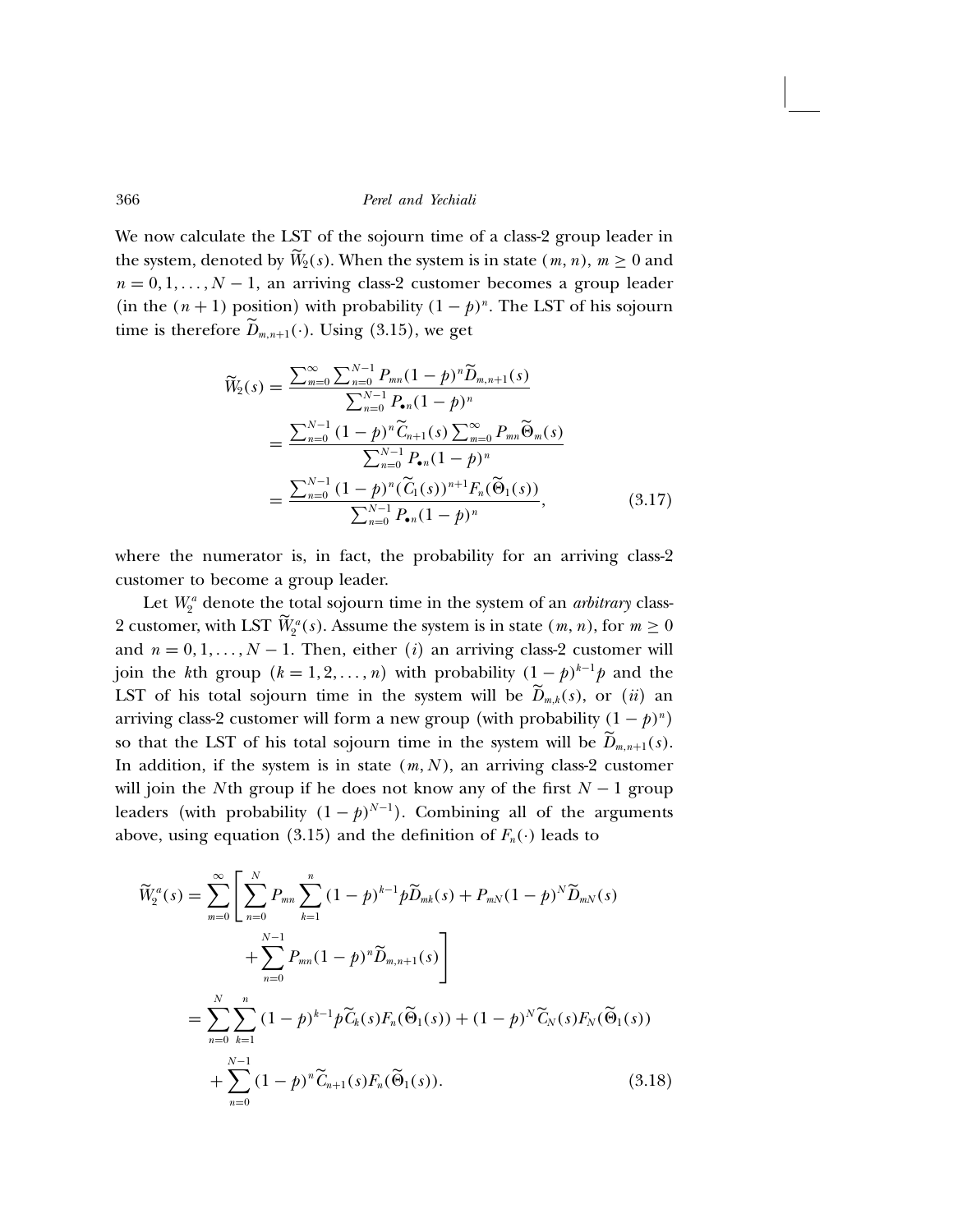Substituting in (3.18) the expression of  $C_n(s)$  given in (3.13) gives

$$
\widetilde{W}_{2}^{a}(s) = \sum_{n=0}^{N} \frac{p \widetilde{C}_{1}(s) \left(1 - \left((1-p)\widetilde{C}_{1}(s)\right)^{n}\right)}{1 - (1-p)\widetilde{C}_{1}(s)} F_{n}(\widetilde{\Theta}_{1}(s)) + \left((1-p)\widetilde{C}_{1}(s)\right)^{N} F_{N}(\widetilde{\Theta}_{1}(s)) + \widetilde{C}_{1}(s) \sum_{n=0}^{N-1} \left((1-p)\widetilde{C}_{1}(s)\right)^{n} F_{n}(\widetilde{\Theta}_{1}(s)). \tag{3.19}
$$

To calculate  $\mathbb{E}[W_2]$ , the expected total sojourn time in the system of a class-2 group leader, one can differentiate equation (3.17), or use equations (3.16) and (3.4). We get

$$
\mathbb{E}[W_2] = \frac{\sum_{m=0}^{\infty} \sum_{n=0}^{N-1} P_{mn} (1-p)^n \mathbb{E}[D_{m,n+1}]}{\sum_{n=0}^{N-1} P_{\bullet n} (1-p)^n}
$$
\n
$$
= \frac{\sum_{m=0}^{\infty} \sum_{n=0}^{N-1} P_{mn} (1-p)^n \left( m + \frac{(n+1)\mu_1}{\mu_2} \right)}{(\mu_1 - \lambda_1) \sum_{n=0}^{N-1} P_{\bullet n} (1-p)^n}
$$
\n
$$
= \frac{\lambda_2}{(\mu_1 - \lambda_1) \hat{\lambda}_2} \left[ \sum_{n=0}^{N-1} \left( (1-p)^n \sum_{m=0}^{\infty} m P_{mn} + \frac{\mu_1}{\mu_2} (n+1)(1-p)^n \sum_{m=0}^{\infty} P_{mn} \right) \right]
$$
\n
$$
= \frac{\lambda_2}{(\mu_1 - \lambda_1) \hat{\lambda}_2} \left[ \sum_{n=0}^{N-1} \left( (1-p)^n F_n' (1) + \frac{\mu_1}{\mu_2} (n+1)(1-p)^n P_{\bullet n} \right) \right].
$$

Using the expression for  $F_n'(1)$  given in equation (3.4) yields

$$
\mathbb{E}[W_2] = \frac{\lambda_2}{(\mu_1 - \lambda_1)\hat{\lambda}_2} \left[ \sum_{n=0}^{N-1} \left( \frac{1}{\lambda_2} \sum_{j=0}^n \left[ \mu_1 P_{0,j} - (\mu_1 - \lambda_1) P_{\bullet j} \right] + \frac{\mu_1}{\mu_2} (n+1)(1-p)^n P_{\bullet n} \right) \right]
$$
  

$$
= \frac{\lambda_2}{(\mu_1 - \lambda_1)\hat{\lambda}_2} \left[ \frac{1}{\lambda_2} \sum_{j=0}^{N-1} (N-j) \left[ \mu_1 P_{0,j} - (\mu_1 - \lambda_1) P_{\bullet j} \right] + \frac{\mu_1}{\mu_2} \sum_{n=0}^{N-1} (n+1)(1-p)^n P_{\bullet n} \right].
$$
 (3.20)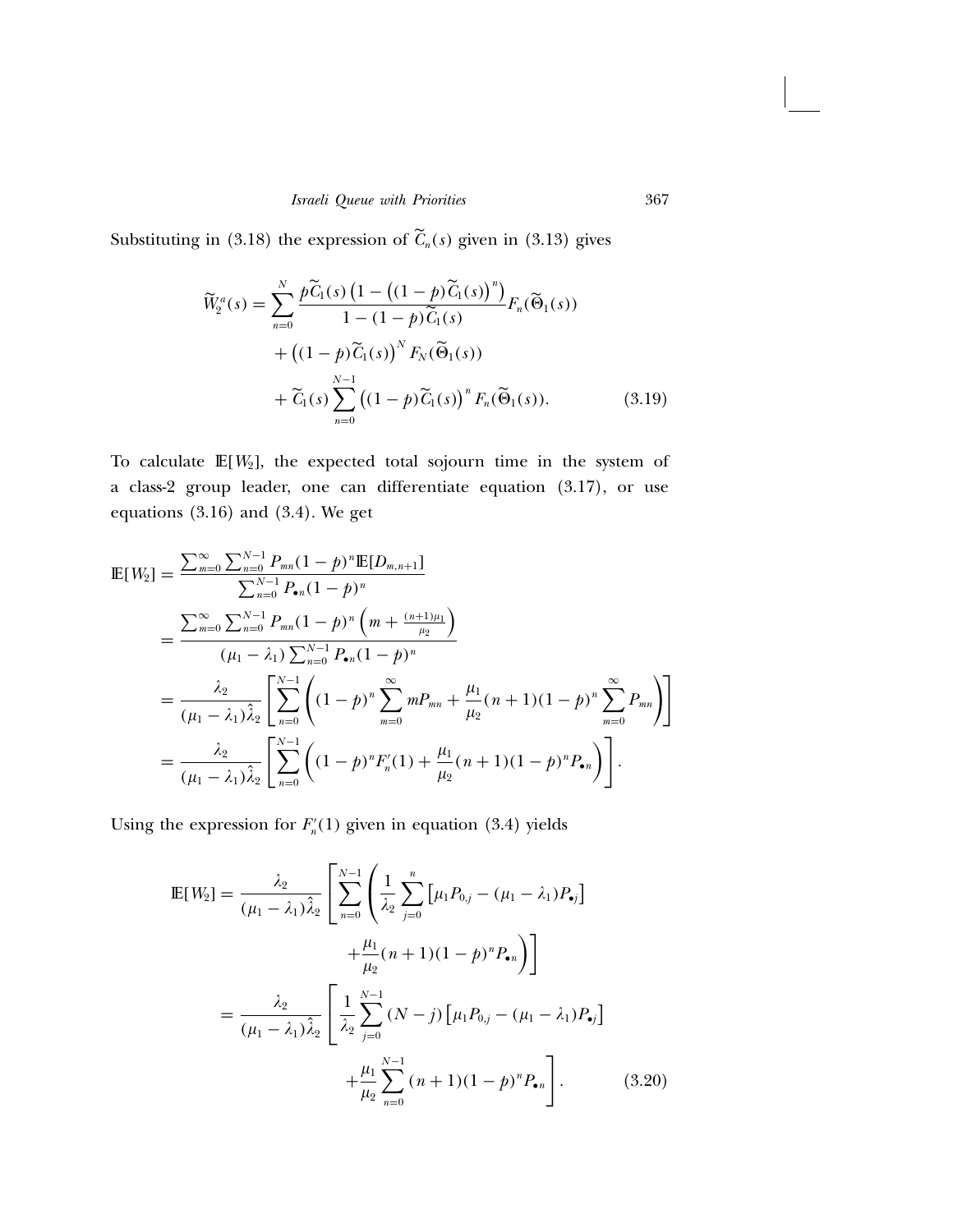By using the relation  $\lambda_2(1 - p)^n P_{\bullet n} = \mu_2 P_{0, n+1}$ , and after some algebra, equation (3.20) becomes

$$
\mathbb{E}[W_2] = \frac{\sum_{j=0}^{N} j P_{\bullet j}}{\hat{\lambda}_2} = \frac{\mathbb{E}[L_2]}{\hat{\lambda}_2},
$$
\n(3.21)

which is indeed the result obtained by Little's Law in (3.1). In a similar manner,  $\mathbb{E}[W_2^a]$  is derived as follows:

$$
\mathbb{E}[W_2^a] = \sum_{m=0}^{\infty} \left[ \sum_{n=0}^N P_{mn} \sum_{k=1}^n (1-p)^{k-1} p \mathbb{E}[D_{m,k}] + P_{mN} (1-p)^N \mathbb{E}[D_{m,N}] + \sum_{n=0}^{N-1} P_{mn} (1-p)^n \mathbb{E}[D_{m,n+1}] \right].
$$
\n(3.22)

Using equation (3.16) and the fact that  $\sum_{n=0}^{N} F'_n(1) = \mathbb{E}[L_1] = \frac{\lambda_1}{\mu_1 - \lambda_1}$ , equation (3.22) becomes, after some algebra,

$$
\mathbb{E}[W_2^a] = \frac{1}{\mu_1 - \lambda_1} \left( \frac{\lambda_1}{\mu_1 - \lambda_1} + \frac{\mu_1}{\mu_2 p} \sum_{n=0}^N P_{\bullet n} (1 - (1 - p)^n (1 + np)) + \frac{N\mu_1}{\mu_2} (1 - p)^N P_{\bullet N} + \frac{\mu_1}{\mu_2} \sum_{n=0}^{N-1} (n + 1)(1 - p)^n P_{\bullet n} \right).
$$
 (3.23)

Further manipulations on equation (3.23) yield

$$
\mathbb{E}[W_2^a] = \frac{1}{\mu_1 - \lambda_1} \left( \frac{\lambda_1}{\mu_1 - \lambda_1} + \frac{\mu_1}{\mu_2 p} + \frac{\mu_1}{\lambda_2} (1 - \rho - P_{00}) \left( 1 - \frac{1}{p} \right) - \frac{\mu_1}{\mu_2 p} (1 - p)^N P_{\bullet N} \right).
$$
 (3.24)

Rearranging terms in equation (3.24) leads to

$$
\mathbb{E}[W_2^a] = \frac{1}{\mu_1 - \lambda_1} \cdot \frac{\lambda_1}{\mu_1 - \lambda_1} + \left(\frac{1}{\mu_2} + \frac{\lambda_1}{\mu_2} \cdot \frac{1}{\mu_1 - \lambda_1}\right) \frac{1}{p}
$$
  
 
$$
\times \left(1 - \frac{\mu_2}{\lambda_2} (1 - \rho - P_{00}) (1 - p) - P_{\bullet N} (1 - p)^N\right), \quad (3.25)
$$

or, equivalently, using (3.10), (3.14), and (3.8),

$$
\mathbb{E}[W_2^a] = \mathbb{E}[\Theta_1]\mathbb{E}[L_1] + \mathbb{E}[C_1]\mathbb{E}[X]. \tag{3.26}
$$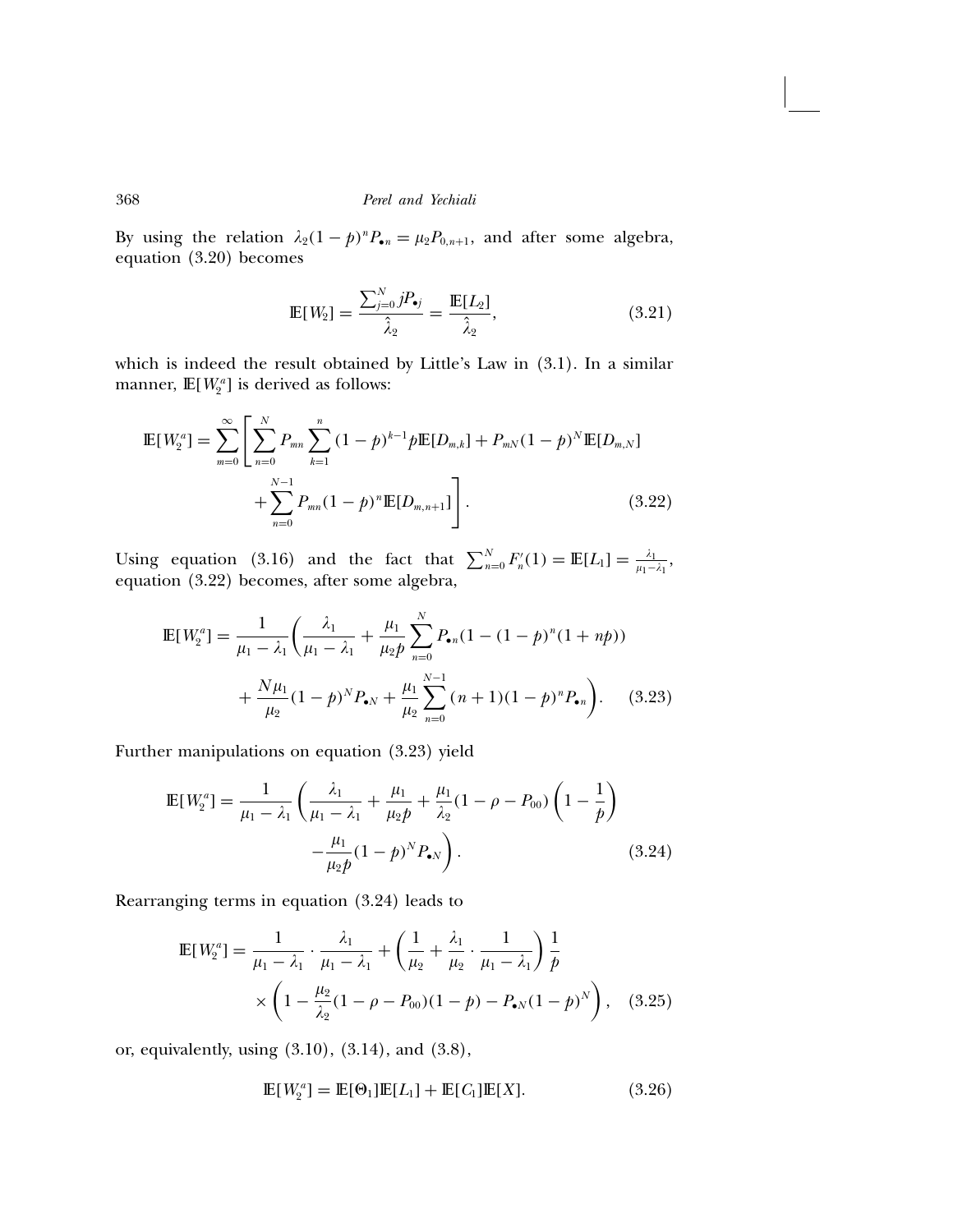Indeed,

$$
W_2^a = \sum_{i=1}^{L_1} \Theta_{1,i} + \sum_{i=1}^X C_{1,i},
$$

where  $\Theta_{1,i} \sim \Theta_1$  and  $C_{1,i} \sim C_1$  for all i. As  $L_1$  and  $\Theta_1$ , and X and  $C_1$  are independent, (3.26) follows.

#### 3.5. The Mean Size of a Class-2 Batch

We wish to calculate the mean size of a class-2 group that has completed service. We define the following random variables:

- $D^{(k)}$  = size of the class-2 group standing in the kth position (k =  $1, 2, \ldots, N$  at the moment of service completion  $(k = 1$  refers to the group that leaves the system).
- $D_i^{(k)}$  = size of the group standing in the kth position at the moment of service completion, given that it was formed in the *i*th position ( $i \geq k$ ).
- $\bullet$   $\xi^{(k)}$  = number of customers who joined the kth class-2 group  $(k = 1, 2, \dots, N)$  during a class-2 service duration (including VIP) interruptions), assuming that the kth group exists.

To derive  $\mathbb{E}[D^{(k)}]$ , we condition on the position in which the kth group (moving to the  $k - 1$ -st position) was created. From the definitions above, and from the fact that  $\lambda_2 P_{\bullet,i-1}(1-p)^{i-1} = \mu_2 P_{0i}$ , we have

$$
D_i^{(k)} = 1 + \sum_{m=k}^i \zeta^{(m)} \quad \text{w.p.} \quad \frac{P_{\bullet, i-1} (1-p)^{i-1}}{\sum_{j=k}^N P_{\bullet, j-1} (1-p)^{j-1}} = \frac{P_{0i}}{\sum_{j=k}^N P_{0j}}.
$$
 (3.27)

Since the mean number of class-2 arrivals during a service period of a class-2 group is  $\lambda_2 \mathbb{E}[C_1]$ , we have, using (3.14),

$$
\mathbb{E}\left[\xi^{(k)}\right] = \frac{\lambda_2 \mu_1}{\mu_2(\mu_1 - \lambda_1)} (1 - p)^{k-1} p, \quad 1 \le k \le N - 1,
$$
  

$$
\mathbb{E}\left[\xi^{(N)}\right] = \frac{\lambda_2 \mu_1}{\mu_2(\mu_1 - \lambda_1)} (1 - p)^{N-1}.
$$
 (3.28)

Combining all of the above leads to

$$
\mathbb{E}\left[D^{(k)}\right] = \sum_{i=k}^{N} \mathbb{E}\left[D_i^{(k)}\right] \frac{P_{0i}}{\sum_{j=k}^{N} P_{0j}} = \sum_{i=k}^{N} \left(1 + \sum_{m=1}^{i-k+1} \mathbb{E}\left[\xi^{(i+1-m)}\right]\right) \frac{P_{0i}}{\sum_{j=k}^{N} P_{0j}}
$$
  
=  $1 + \sum_{i=k}^{N-1} \frac{P_{0i}}{\sum_{j=k}^{N} P_{0j}} \sum_{m=1}^{i-k+1} \frac{\lambda_2 \mu_1}{\mu_2(\mu_1 - \lambda_1)} (1 - p)^{i-m} p$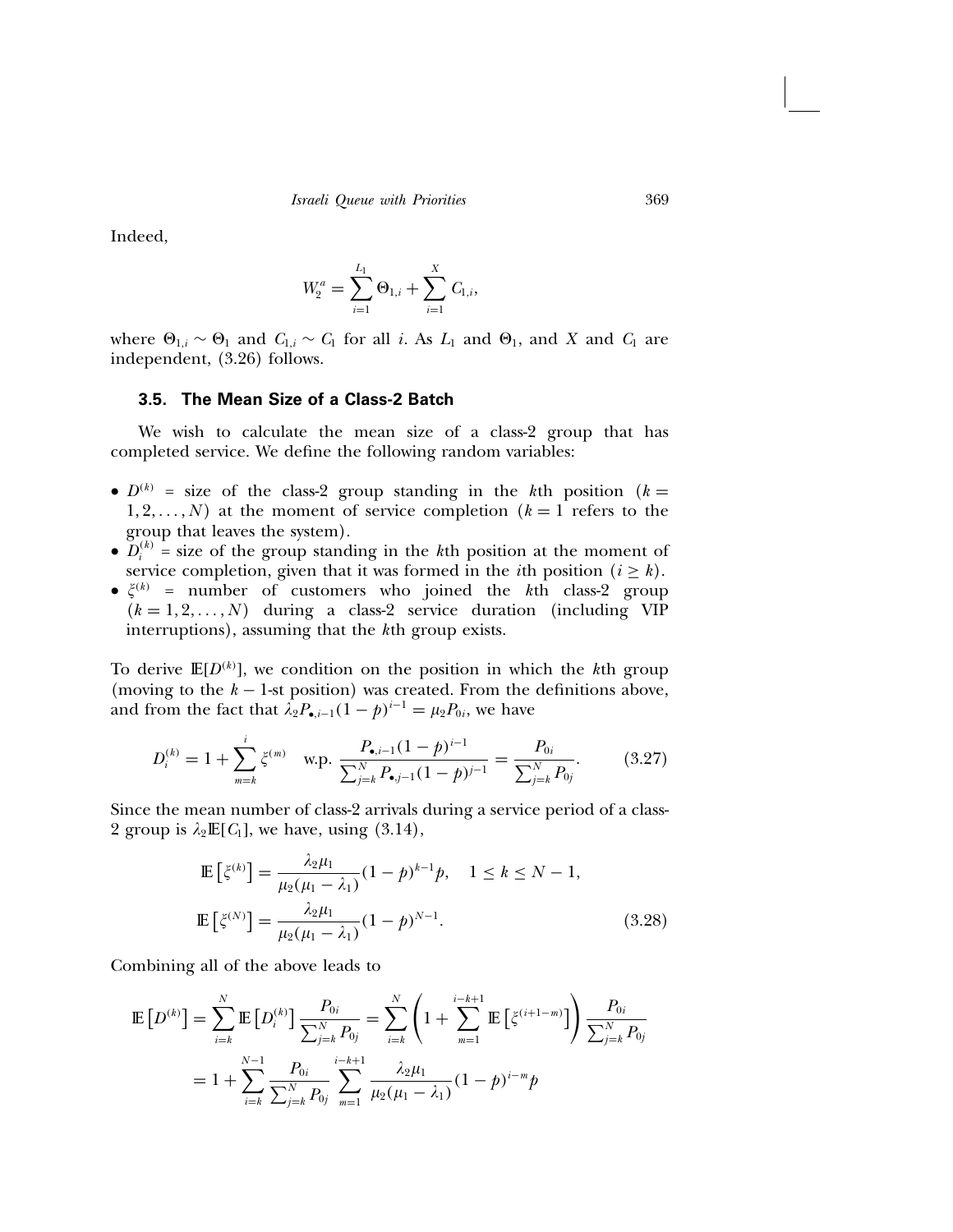370 Perel and Yechiali

$$
+\frac{P_{0N}}{\sum_{j=k}^{N} P_{0j}} \left( \sum_{m=1}^{N-k} \frac{\lambda_2 \mu_1}{\mu_2(\mu_1 - \lambda_1)} (1 - p)^{N-1-m} p + \frac{\lambda_2 \mu_1}{\mu_2(\mu_1 - \lambda_1)} (1 - p)^{N-1} \right)
$$
  
=  $1 + \frac{\lambda_2 \mu_1}{\mu_2(\mu_1 - \lambda_1)} \left( \sum_{i=k}^{N-1} \frac{P_{0i}}{\sum_{j=k}^{N} P_{0j}} \left( (1 - p)^{k-1} - (1 - p)^i \right) + \frac{P_{0N}}{\sum_{j=k}^{N} P_{0j}} (1 - p)^{k-1} \right)$   
=  $1 + \frac{\lambda_2 \mu_1}{\mu_2(\mu_1 - \lambda_1)} \left( (1 - p)^{k-1} - \sum_{i=k}^{N-1} \frac{P_{0i} (1 - p)^i}{\sum_{j=k}^{N} P_{0j}} \right).$  (3.29)

In particular,  $\mathbb{E}[D^{(1)}]$ , the mean size of a group completing service, is

$$
\mathbb{E}[D^{(1)}] = 1 + \frac{\lambda_2 \mu_1}{\mu_2(\mu_1 - \lambda_1)} \left( 1 - \sum_{i=1}^{N-1} \frac{P_{0i} (1 - p)^i}{\sum_{j=1}^N P_{0j}} \right)
$$
  
=  $1 + \frac{\lambda_2 \mu_1}{\mu_2(\mu_1 - \lambda_1)} \left( 1 - \sum_{i=1}^{N-1} \frac{P_{0i} (1 - p)^i}{1 - \rho - P_{00}} \right).$ 

Furthermore, the expected total number of class-2 customers in the system at the moment of service completion of a class-2 group, denoted by  $\mathbb{E}[L_2^{total}]$ , is derived from

$$
\mathbb{E}\left[L_2^{total}\right] = \sum_{n=1}^N P_{\bullet n} \sum_{k=1}^n \mathbb{E}[D^{(k)}].
$$

## 4. MATRIX GEOMETRIC METHOD

An alternative approach to analyze this model is by constructing a finite Quasi Birth and Death (QBD) process, with  $N + 1$  phases and infinite number of levels. State  $(m, n)$  indicates that there are m different VIP customers and *n* class-2 groups in the system,  $m \ge 0$ ,  $0 \le n \le N$ . The infinitesimal generator of the QBD is denoted by  $Q$ , and is given by

$$
Q = \begin{pmatrix} B & A_0 & \mathbf{0} & \mathbf{0} & \cdots \\ A_2 & A_1 & A_0 & \mathbf{0} & \cdots \\ \mathbf{0} & A_2 & A_1 & A_0 & \cdots \\ \vdots & \vdots & \ddots & \ddots & \ddots \end{pmatrix},
$$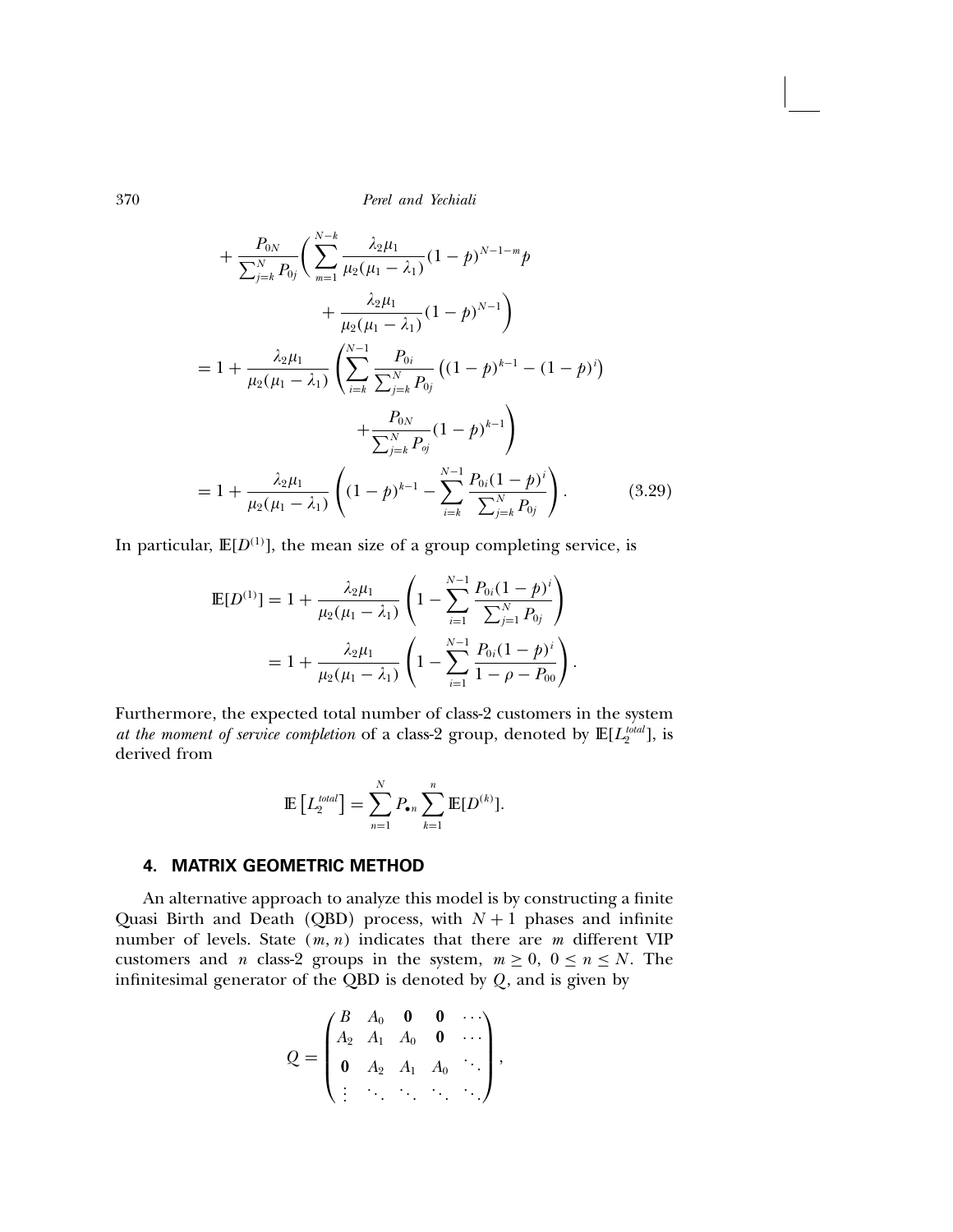where B,  $A_0$ ,  $A_1$ , and  $A_2$  are all square matrices of order  $N + 1$ , as follows:

$$
B = \begin{pmatrix} -(\lambda_1 + \lambda_2) & \lambda_2 & 0 & \cdots & \cdots & 0 \\ \mu_2 & -(\lambda_1 + \lambda_2(1-p) + \mu_2) & \lambda_2(1-p) & 0 & \cdots & \vdots \\ 0 & \mu_2 & -(\lambda_1 + \lambda_2(1-p)^2 + \mu_2) & \lambda_2(1-p)^2 & \ddots & \vdots \\ \vdots & \vdots & \ddots & \ddots & \ddots & \ddots & 0 \\ \vdots & \ddots & \ddots & \ddots & \ddots & \ddots & 0 \\ \vdots & \ddots & \ddots & \ddots & \mu_2 & -(\lambda_1 + \lambda_2(1-p)^{N-1} + \mu_2) & \lambda_2(1-p)^{N-1} \\ 0 & 0 & 0 & 0 & \mu_2 & -((\lambda_1 + \mu_2)) \end{pmatrix},
$$

$$
A_0=\lambda_1I,
$$

|  | $\sqrt{-(\lambda_1 + \lambda_2 + \mu_1)}$ | $\mathcal{A}_2$                         |                                                              | $\cdots$     | .                                                                                                |  |
|--|-------------------------------------------|-----------------------------------------|--------------------------------------------------------------|--------------|--------------------------------------------------------------------------------------------------|--|
|  | $\Omega$                                  | $-(\lambda_1 + \lambda_2(1-p) + \mu_1)$ | $\lambda_2(1-p)$                                             |              | .                                                                                                |  |
|  |                                           | $\bf{0}$                                | $-(\lambda_1 + \lambda_2(1-p)^2 + \mu_1)$ $\lambda_2(1-p)^2$ |              |                                                                                                  |  |
|  | ٠                                         |                                         |                                                              |              |                                                                                                  |  |
|  |                                           | $\Omega$                                |                                                              | $\mathbf{0}$ | $-(\lambda_1 + \lambda_2(1-p)^{N-1} + \mu_1)$ $\lambda_2(1-p)^{N-1}$<br>0 $-(\lambda_1 + \mu_1)$ |  |

and  $A_2 = \mu_1 I$ , where I is the identity matrix of order  $N + 1$ . Define the matrix  $A = A_0 + A_1 + A_2$ . We get

$$
A = \begin{pmatrix} -\lambda_2 & \lambda_2 & 0 & \cdots & 0 \\ 0 & -\lambda_2(1-p) & \lambda_2(1-p) & 0 & \cdots & \vdots \\ 0 & 0 & -\lambda_2(1-p)^2 & \lambda_2(1-p)^2 & \ddots & \vdots \\ \vdots & \ddots & \ddots & \ddots & \ddots & 0 \\ \vdots & \ddots & \ddots & \ddots & -\lambda_2(1-p)^{N-1} & \lambda_2(1-p)^{N-1} \\ 0 & 0 & 0 & 0 & 0 & 0 \end{pmatrix}
$$

This matrix is the infinitesimal generator of the "birth" process of class-2 groups, when there is at least one VIP customer in the system. Recall that the service of class-2 customers (groups) is represented only in the matrix B, since they receive service only when there are no VIP customers in the system. Let  $\vec{\pi} = (\pi_0, \pi_1, \dots, \pi_N)$  be the stationary vector of the matrix A, i.e.,  $\vec{\pi}A = 0$  and  $\vec{\pi} \cdot \vec{e} = 1$  (where  $\vec{e}$  is a column vector with all entries equal to 1). Then, an immediate result is that  $\vec{\pi} = (\underbrace{0,0,\ldots,0}_{},1)$ . The stability  $N$  times

condition given in Neuts<sup>[15]</sup>,

$$
\vec{\pi}A_0\vec{e} < \vec{\pi}A_2\vec{e},
$$

translates here into  $\lambda_1 < \mu_1$  (see end of section 2.1).

 $\ddot{\phantom{0}}$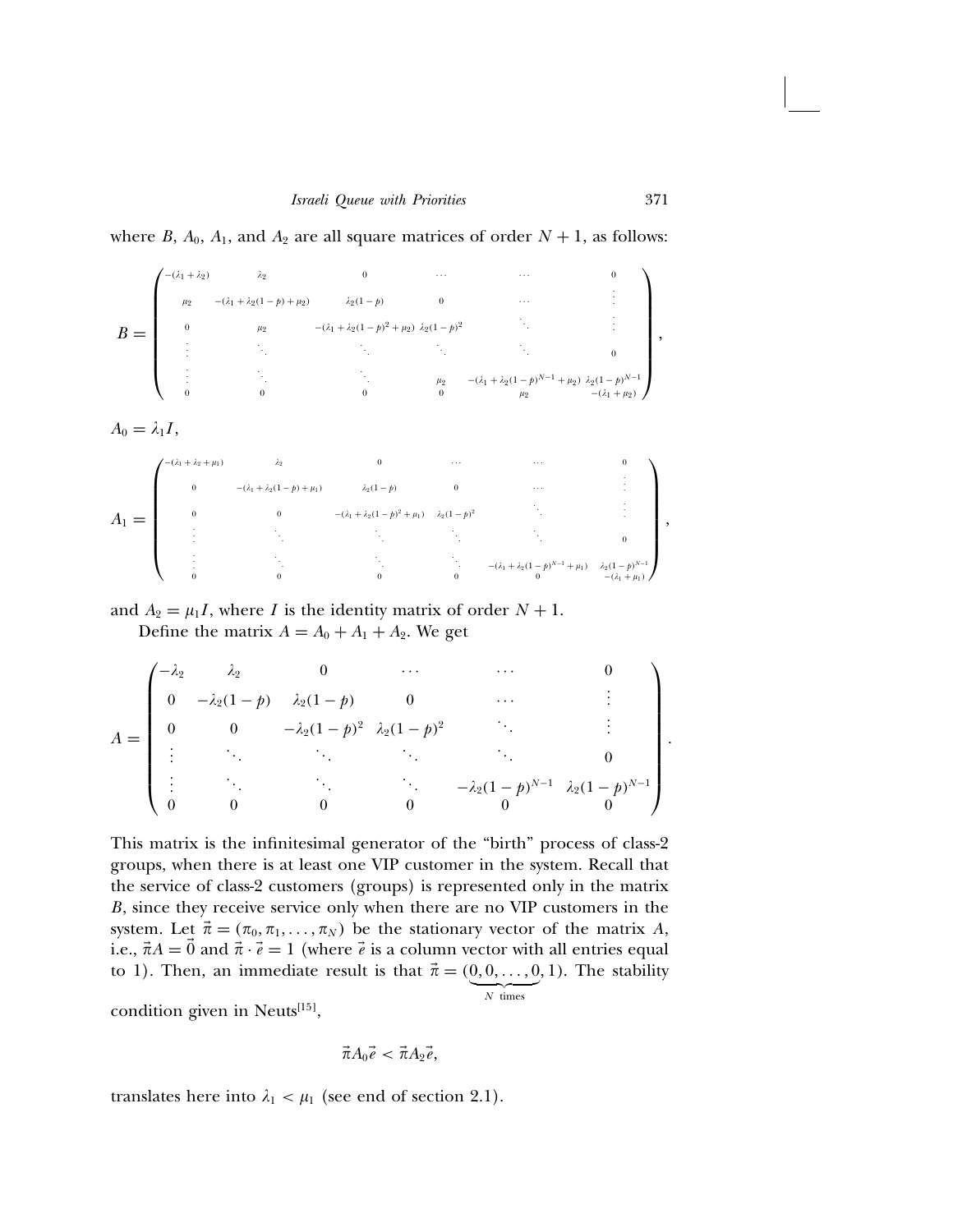Define for all  $m \geq 0$  the steady-state probability vector  $\vec{P}_m =$  $(P_{m0}, P_{m1}, \ldots, P_{mN})$ . Then (see Ref.<sup>[15]</sup>),

$$
\vec{P}_m = \vec{P}_0 R^m, \quad m \ge 0,
$$

where  $R$  is the minimal non-negative solution of the matrix quadratic equation

$$
A_0 + R A_1 + R^2 A_2 = 0. \tag{4.1}
$$

The vector  $\vec{P}_0$  is derived by solving the following linear system,

$$
\tilde{P}_0(B + RA_2) = 0, \n\vec{P}_0 \cdot \vec{e} = 1 - \rho.
$$
\n(4.2)

## 4.1. Calculation of the Rate Matrix R

We denote the elements of R as  $r_{ij}$ , for  $i, j = 0, 1, ..., N$ . Since  $A_0$  and  $A_2$  are diagonal matrices, and  $A_1$  consists of the main diagonal and the one above it (all other elements are 0), it follows that  $R$  is an upper triangular matrix. A similar case in which R was in this form was studied in Ref.<sup>[23]</sup>. It follows that

$$
[R2]ii = rii2, \quad i = 0, 1, \dots, N,
$$

$$
[R2]ij = \sum_{k=i}^{j} r_{ik} r_{kj}, \quad i < j.
$$

Rewriting equation (4.1) for the elements on the main diagonal leads to

$$
\lambda_1 - r_{ii}(\lambda_1 + \lambda_2(1-p)^i + \mu_1) + \mu_1 r_{ii}^2 = 0, \quad i = 0, 1, ..., N-1, \quad (4.3)
$$

$$
\lambda_1 - r_{NN}(\lambda_1 + \mu_1) + r_{NN}^2 \mu_1 = 0. \tag{4.4}
$$

Since R is the minimal non-negative solution of  $(4.1)$ , from  $(4.3)$  and  $(4.4)$ we get

$$
r_{ii} = \frac{\lambda_1 + \lambda_2 (1 - p)^i + \mu_1 - \sqrt{(\lambda_1 + \lambda_2 (1 - p)^i + \mu_1)^2 - 4\lambda_1 \mu_1}}{2\mu_1},
$$
  
\n
$$
i = 0, 1, ..., N - 1,
$$
\n(4.5)

$$
r_{NN} = \frac{\lambda_1}{\mu_1} = \rho. \tag{4.6}
$$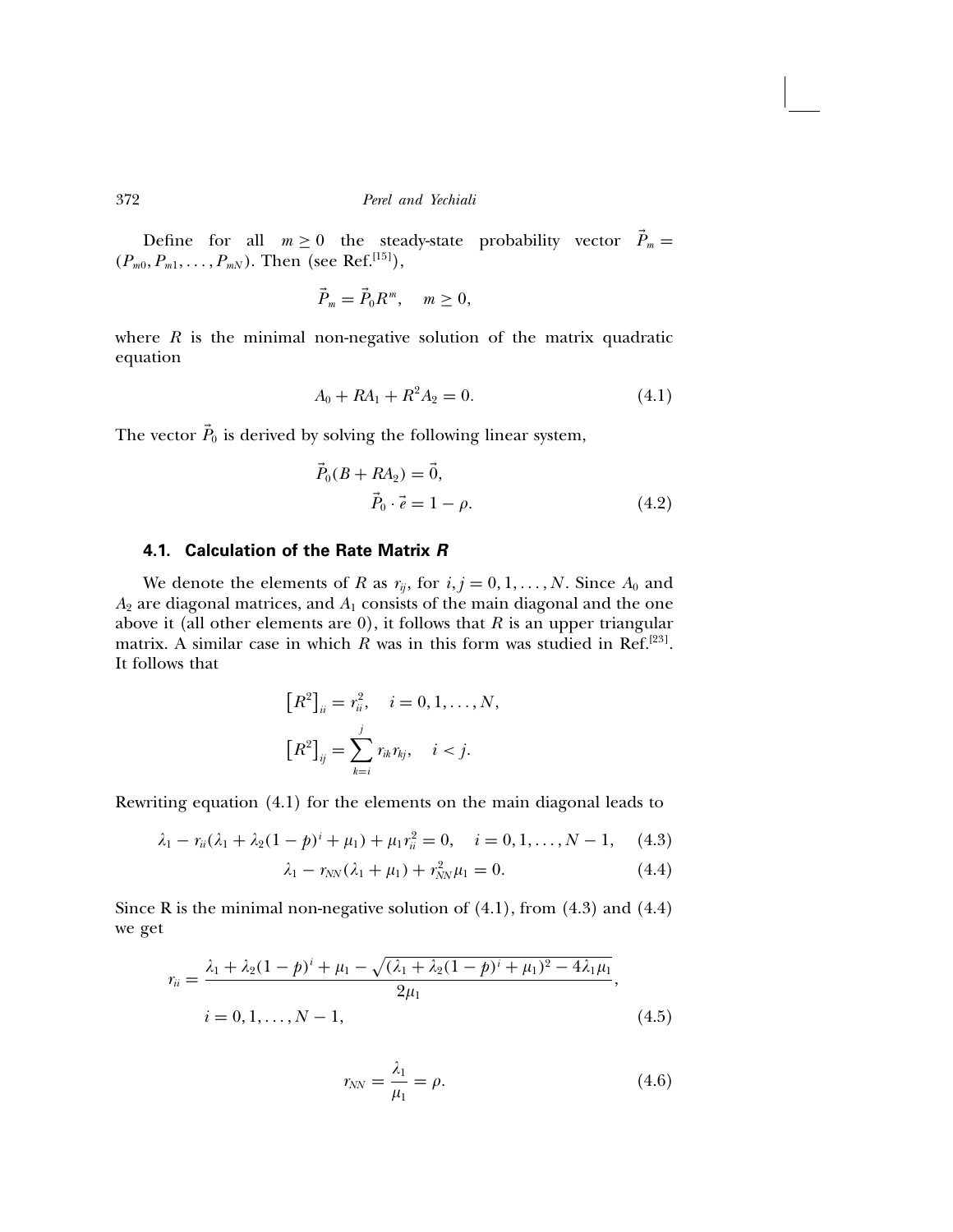It is easy to see that the elements on the main diagonal of  $R$  and the roots  $w_1^{(n)}$  of the polynomials  $\alpha_n(w)$  discussed in Section 2 satisfy the relation

$$
r_{ii} = \frac{\lambda_1}{\mu_1} w_1^{(i)}, \quad 0 \le i \le N.
$$

The other elements of R (for  $i < j$ ) satisfy

$$
\lambda_2(1-p)^{j-1}r_{i,j-1} - (\lambda_1 + \lambda_2(1-p)^j + \mu_1)r_{ij} + \mu_1 \sum_{k=i}^j r_{ik}r_{kj} = 0.
$$
 (4.7)

From equation (4.7), we can recursively calculate the other elements of the matrix  $R$ , in the following order. We first compute the elements on the first diagonal above the main diagonal. More precisely, let  $j = i + 1$  in (4.7). We then have

$$
\lambda_2(1-p)^i r_{ii} - (\lambda_1 + \lambda_2(1-p)^{i+1} + \mu_1) r_{i,i+1} + \mu_1 (r_{ii} r_{i,i+1} + r_{i,i+1} r_{i+1,i+1}) = 0,
$$

which gives

$$
r_{i,i+1} = \frac{\lambda_2(1-p)^i r_{ii}}{\lambda_1 + \lambda_2(1-p)^{i+1} + \mu_1 - \mu_1(r_{ii} + r_{i+1,i+1})}.
$$

We continue and calculate the next diagonal, that is, we assume that  $j = i + 2$ . Equation (4.7) then becomes

$$
\lambda_2(1-p)^{i+1}r_{i,i+1} - (\lambda_1 + \lambda_2(1-p)^{i+2} + \mu_1)r_{i,i+2} + \mu_1(r_{ii}r_{i,i+2} + r_{i,i+1}r_{i+1,i+2} + r_{i,i+2}r_{i+2,i+2}) = 0,
$$

or,

$$
r_{i,i+2} = \frac{\lambda_2 (1-p)^{i+1} r_{i,i+1} + \mu_1 r_{i,i+1} r_{i+1,i+2}}{\lambda_1 + \lambda_2 (1-p)^{i+2} + \mu_1 - \mu_1 (r_{ii} + r_{i+2,i+2})}
$$

 $\ddot{\phantom{0}}$ 

In general, the  $(i, i + k)$ th element of R is given by

$$
r_{i,i+k} = \frac{\lambda_2 (1-p)^{i+k-1} r_{i,i+k-1} + \mu_1 \sum_{n=1}^{k-1} r_{i,i+n} r_{i+n,i+k}}{\lambda_1 + \lambda_2 (1-p)^{i+k} + \mu_1 - \mu_1 (r_{ii} + r_{i+k,i+k})}, \quad k = 1, 2, \dots, N - i,
$$
\n(4.8)

where we define  $\sum_{n=1}^{0} (\cdot) = 0$ .

By using this procedure, we bypass the need to numerically solve the system of non-linear equations given in (4.1), and convergence issues become irrelevant.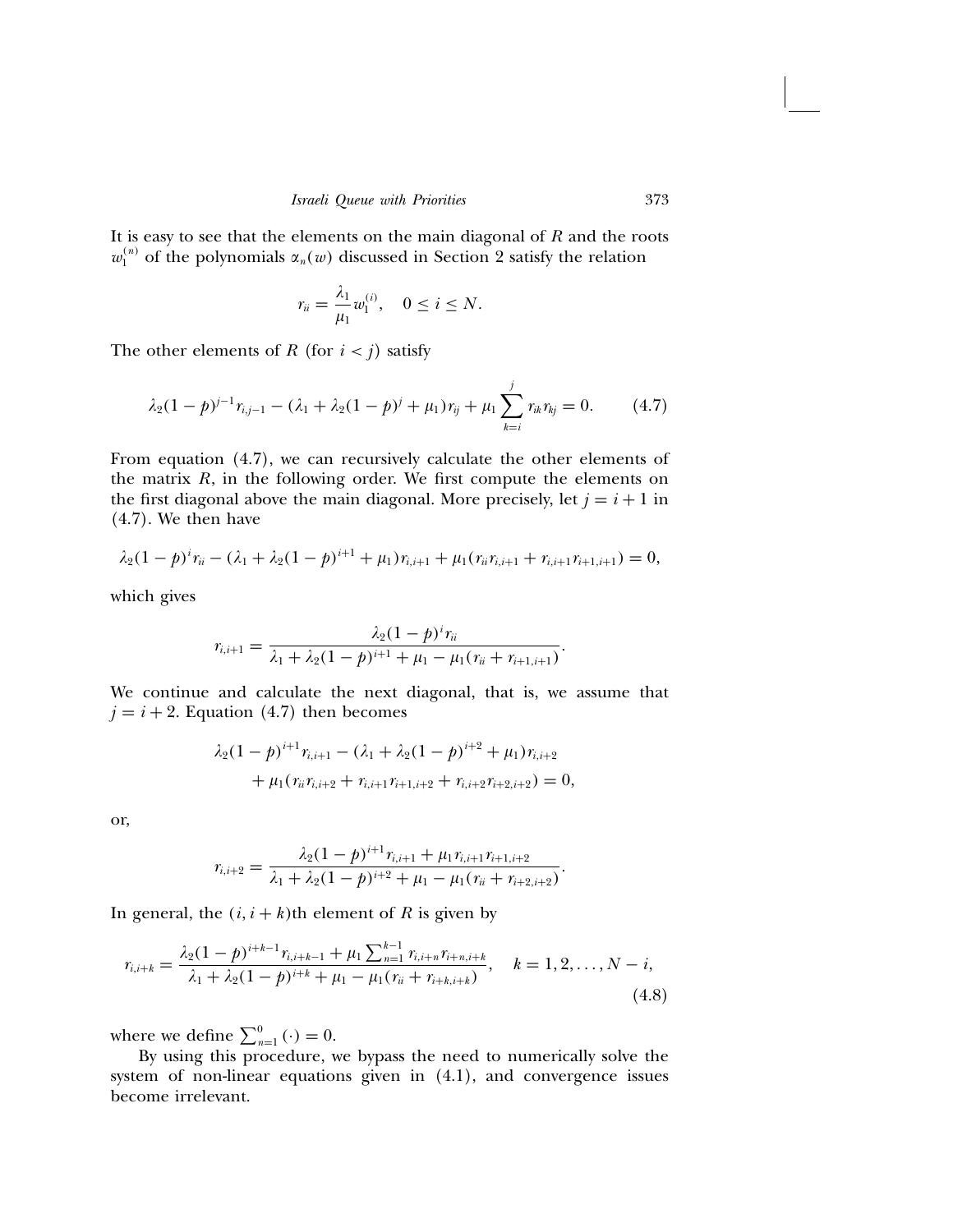## 5. SPECIAL CASES AND NUMERICAL RESULTS

#### 5.1. Special Cases

#### 5.1.1. A Single Class-2 Group

Consider the case where  $N = 1$ . That is, at most one class-2 group can be formed in the system. An arriving class-2 customer immediately enters this group if it exists, or becomes its leader if it does not exist. So,  $N = 1$  is equivalent to  $p = 1$ . We present the calculation of the steady-state probabilities  $P_{mn}$  ( $m \ge 0$ ,  $n = 0, 1$ ) by using both the PGFs and the Matrix Geometric methods.

First, writing the balance equations and using the PGFs lead to

$$
F_0(w) = \frac{\mu_2 w P_{01} - \mu_1 (1 - w) P_{00}}{(\lambda_1 w - \mu_1)(1 - w) + \lambda_2 w},
$$
\n(5.1)

and

$$
(\lambda_1 w - \mu_1) (1 - w) F_1(w) - \lambda_2 w F_0(w) = -\mu_1 (1 - w) P_{01} - \mu_2 w P_{01}, \qquad (5.2)
$$

which are equivalent to equations (2.3) and (2.9). Since the denominator of (5.1) vanishes at  $w = w_1^{(0)} = \frac{\lambda_1 + \lambda_2 + \mu_1 - \sqrt{(\lambda_1 + \lambda_2 + \mu_1)^2 - 4\lambda_1 \mu_1}}{2\lambda_1}$  (see equation 2.11), we obtain  $P_{00}$  and  $P_{01}$  by solving the equations

$$
\mu_2 w_1^{(0)} P_{01} - \mu_1 (1 - w_1^{(0)}) P_{00} = 0,
$$
  

$$
P_{00} + P_{01} = 1 - \rho = 1 - \frac{\lambda_1}{\mu_1}.
$$

The solution is

$$
P_{00} = \frac{\mu_2(\mu_1 - \lambda_1) w_1^{(0)}}{\mu_1 \left[ (\mu_2 - \mu_1) w_1^{(0)} + \mu_1 \right]}, \quad P_{01} = \frac{(\mu_1 - \lambda_1)(1 - w_1^{(0)})}{\mu_1 (1 - w_1^{(0)}) + \mu_2 w_1^{(0)}}.
$$
 (5.3)

Now, to find  $P_{\bullet 0}$  and  $P_{\bullet 1}$  we have

$$
\lambda_2 P_{\bullet 0} = \mu_2 P_{01},
$$
  

$$
P_{\bullet 0} + P_{\bullet 1} = 1.
$$

Clearly,  $\mathbb{E}[L_2] = P_{\bullet 1}$  and  $\mathbb{E}[W_2] = \frac{\mathbb{E}[L_2]}{\hat{\lambda}_2}$  $\frac{L_{21}}{\lambda_2}$ , where  $\lambda_2 = \lambda_2 P_{\bullet 0}$ . Furthermore, since  $X \equiv 1$  in this case, we have:

$$
\mathbb{E}[W_2^a] = \mathbb{E}[\Theta_1]\mathbb{E}[L_1] + \mathbb{E}[C_1]\mathbb{E}[X] = \frac{1}{\mu_1 - \lambda_1} \cdot \frac{\lambda_1}{\mu_1 - \lambda_1} + \frac{\mu_1}{\mu_2(\mu_1 - \lambda_1)},
$$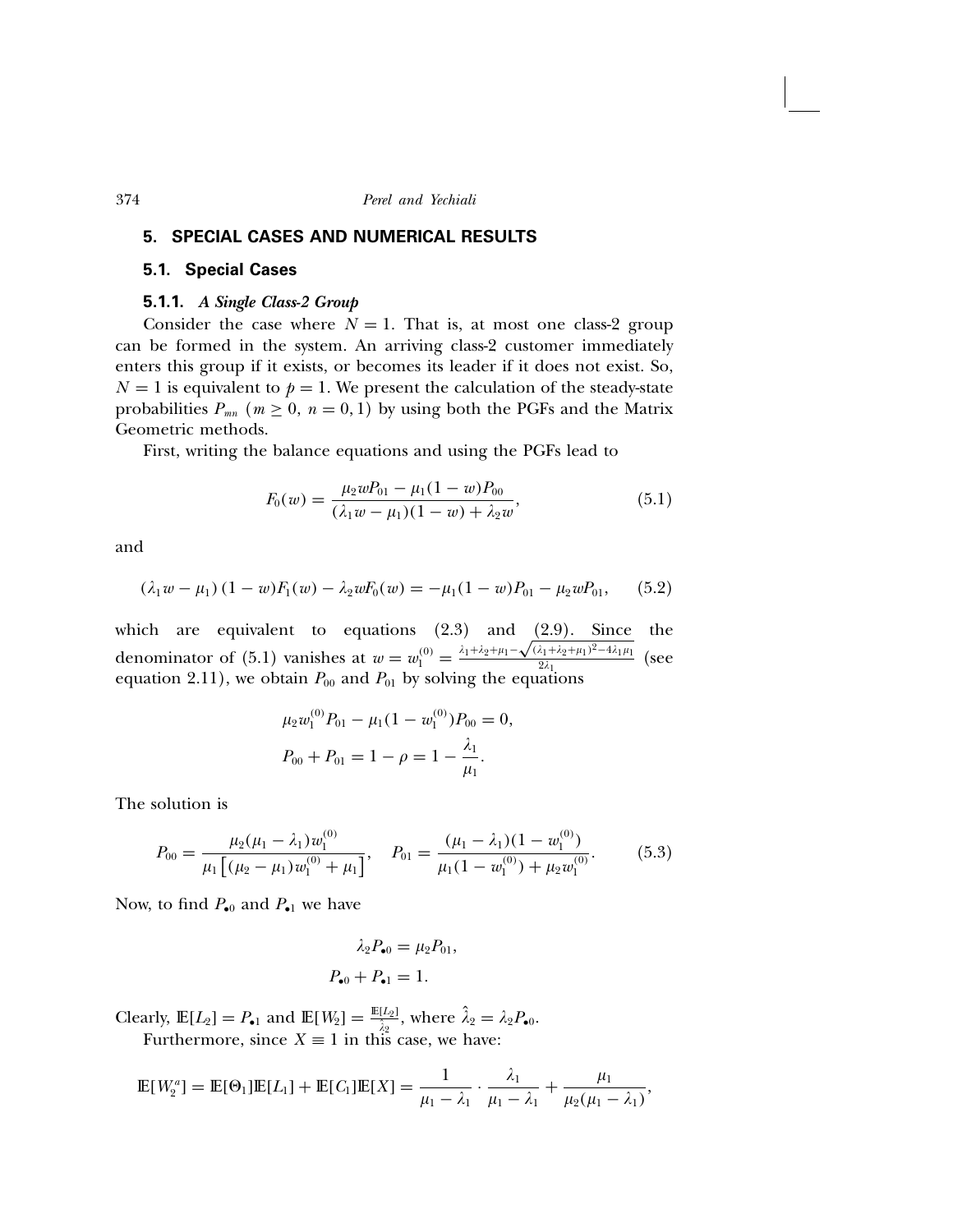and

$$
\mathbb{E}[D^{(1)}] = 1 + \frac{\lambda_2 \mu_1}{\mu_2(\mu_1 - \lambda_1)} = 1 + \lambda_2 \cdot \frac{\lambda_1}{\mu_2} \cdot \frac{1}{\mu_1 - \lambda_1} + \frac{\lambda_2}{\mu_2}.
$$

Indeed,  $\mathbb{E}[D^{(1)}]$  consists of the first class-2 arrival, the class-2 arrivals during the service time of VIP customers, and the class-2 arrivals during the service time of the class-2 group.

A second approach of analysis is via the Matrix Geometric method. Following the notations and calculations presented in Section 4, we get

$$
B = \begin{pmatrix} -(\lambda_1 + \lambda_2) & \lambda_2 \\ \mu_2 & -(\lambda_1 + \mu_2) \end{pmatrix}, \quad A_0 = \lambda_1 I,
$$
  

$$
A_1 = \begin{pmatrix} -(\lambda_1 + \lambda_2 + \mu_1) & \lambda_2 \\ 0 & -(\lambda_1 + \mu_1) \end{pmatrix}, \quad A_2 = \mu_1 I.
$$

The matrix  $R$  is given by

$$
R = \begin{pmatrix} \frac{\lambda_1 + \lambda_2 + \mu_1 - \sqrt{(\lambda_1 + \lambda_2 + \mu_1)^2 - 4\lambda_1\mu_1}}{2\mu_1} & \frac{\lambda_1 - \lambda_2 - \mu_1 + \sqrt{(\lambda_1 + \lambda_2 + \mu_1)^2 - 4\lambda_1\mu_1}}{2\mu_1} \\ 0 & \frac{\lambda_1}{\mu_1} \end{pmatrix}.
$$

Solving the system in (4.2) gives the results in (5.3), and the rest of the steady-state probabilities are derived from

$$
\vec{P}_m = \vec{P}_0 R^m, \quad m \ge 0,
$$

where  $\vec{P}_m = (P_{m0}, P_{m1}).$ 

#### 5.1.2. No Friends Among Class-2 Customers

We assume that  $p = 0$  and  $N > 1$ . That is, in such a world of strangers, an arriving class-2 customer that finds the system in state ( $\bullet$ , *n*), for  $0 \leq$  $n \leq N-1$  immediately enters the  $n+1$ -st position. If the system is in state  $(\bullet, N)$ , the customer is not lost and joins the group in the Nth position. So, a group with more than one customer can be built only in the last position (the Nth), and while this group steps forward in line toward the server, new class-2 arrivals cannot join it.

An analysis via PGFs yields similar results to those obtained in Section 2, with the following modifications:

$$
F_n(w) = \frac{\sum_{j=0}^n b_{n-j}(w) (\lambda_2 w)^j (\alpha(w))^{n-j}}{(\alpha(w))^{n+1}}, \text{ for } 0 \le n \le N-1,
$$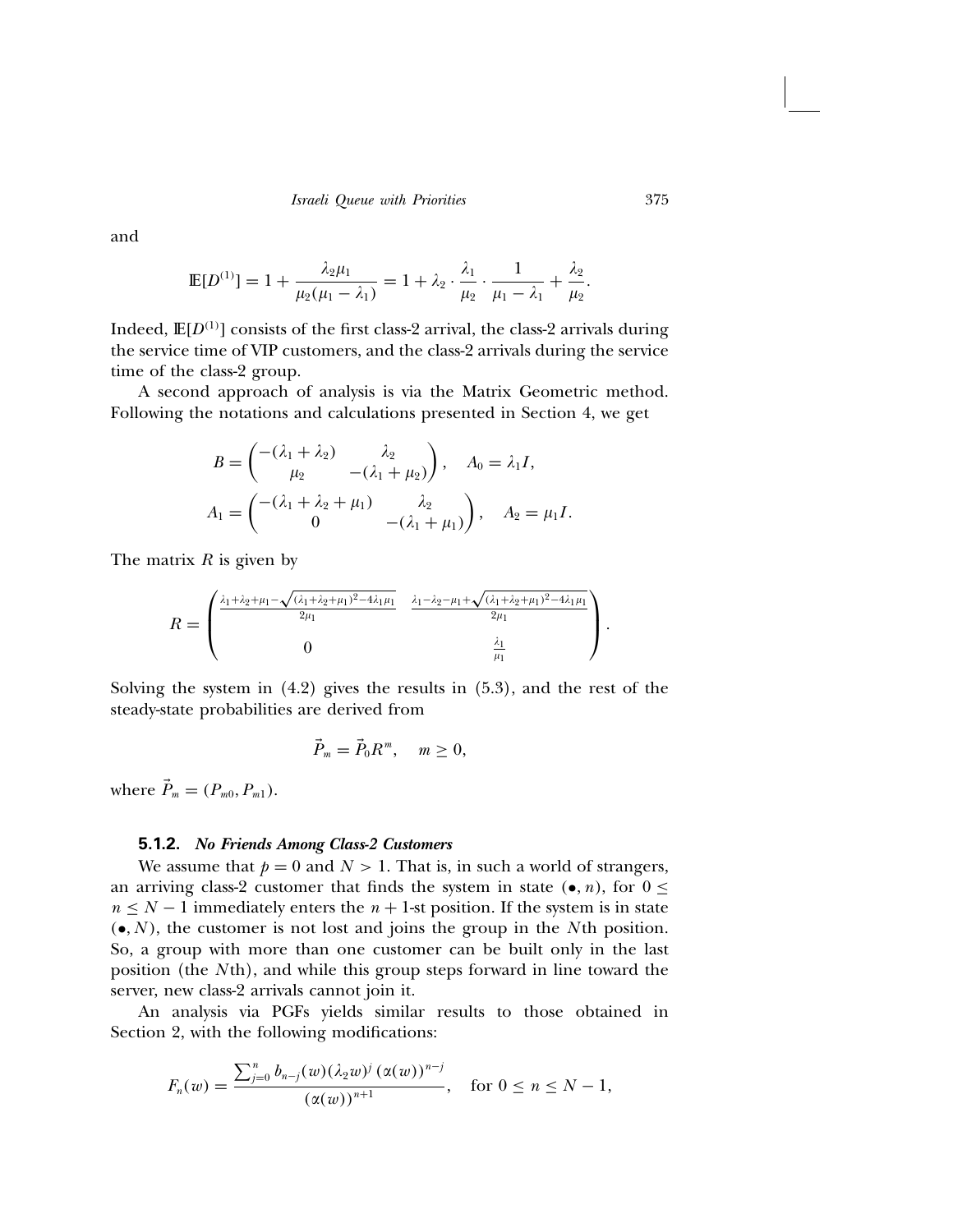376 Perel and Yechiali

$$
F_N(w) = \frac{\sum_{j=0}^{N} b_{N-j}(w) (\lambda_2 w)^j (\alpha(w))^{N-j}}{(\alpha(w))^N \alpha_N(w)},
$$
\n(5.4)

where  $b_n(w)$  are the same as in previous sections, and

$$
\alpha(w) = (\lambda_1 w - \mu_1)(1 - w) + \lambda_2 w,
$$
  
\n
$$
\alpha_N(w) = (\lambda_1 w - \mu_1)(1 - w).
$$

The calculation of the boundary probabilities  $P_{00}, P_{01}, \ldots, P_{0N}$  appearing in  $b_i(w)$ ,  $j = 0, 1, ..., N$ , is done in a similar manner as in Section 2. The only difference is that only a single root is utilized,  $w_1^{(0)} =$  $\frac{\lambda_1+\lambda_2+\mu_1-\sqrt{(\lambda_1+\lambda_2+\mu_1)^2-4\lambda_1\mu_1}}{2\lambda_1}$ . The substitution of this root in the denominator of  $F_n(w)$ , for  $n = 0, 1, ..., N - 1$ , together with equation (2.14), provides us with  $N + 1$  equations relating between the boundary probabilities. Once  $P_{0n}$ ,  $n = 0, 1, ..., N$ , are known, the marginal distribution of  $L_2$  is derived from

$$
\lambda_2 P_{\bullet n} = \mu_2 P_{0,n+1}, \quad n = 0, 1, \ldots, N-1,
$$

and  $\sum_{n=0}^{N} P_{\bullet n} = 1$ . Now,  $\mathbb{E}[L_2] = \sum_{n=0}^{N} n P_{\bullet n}$  and  $\mathbb{E}[W_2] = \frac{\mathbb{E}[L_2]}{\hat{\lambda}_2}$  $\frac{L_{21}}{\lambda_2}$ , where  $\lambda_2 =$  $\lambda_2 \sum_{n=0}^{N-1} P_{\bullet n}.$ 

Furthermore,

$$
\mathbb{E}[X] = \sum_{n=0}^{N-1} P_{\bullet n}(n+1) + N P_{\bullet N} = \mathbb{E}[L_2] + 1 - P_{\bullet N},
$$

and  $\mathbb{E}[W_2^a]$  is derived from (3.26).

The expression for  $\mathbb{E}[D^{(1)}]$  is identical to the one given in the previous extreme case, when  $N = 1$ . This follows since class-2 customers can join other class-2 customers only in the last group, and no other jobs can join it during its progress down the line.

An analysis via the Matrix Geometric method is similar to the one presented in Section 4.

#### 5.2. Numerical Results

In Tables 1–3, we present some numerical results for each one of the cases  $N = 5$ ,  $N = 10$ , and  $N = 15$ , for different values of  $\lambda_1$ ,  $\lambda_2$ ,  $\mu_1$ ,  $\mu_2$ , and  $p$ . We calculate the measures introduced in previous sections. Note that  $r(L_1, L_2)$  stands here for the correlation coefficient between  $L_1$  and  $L_2$ (number of VIP customers against number of class-2 groups).

The tables exhibit that, as expected,  $\mathbb{E}[L_2]$ ,  $\mathbb{E}[W_2]$ ,  $\mathbb{E}[W_2^a]$ , and  $\mathbb{E}[X]$ decrease monotonically when  $p$  increases. In addition, as  $p$  increases,  $\mathbb{E}[D^{(1)}]$  ascends, and  $\mathbb{E}[L^{total}]$  decreases, since the mean size of served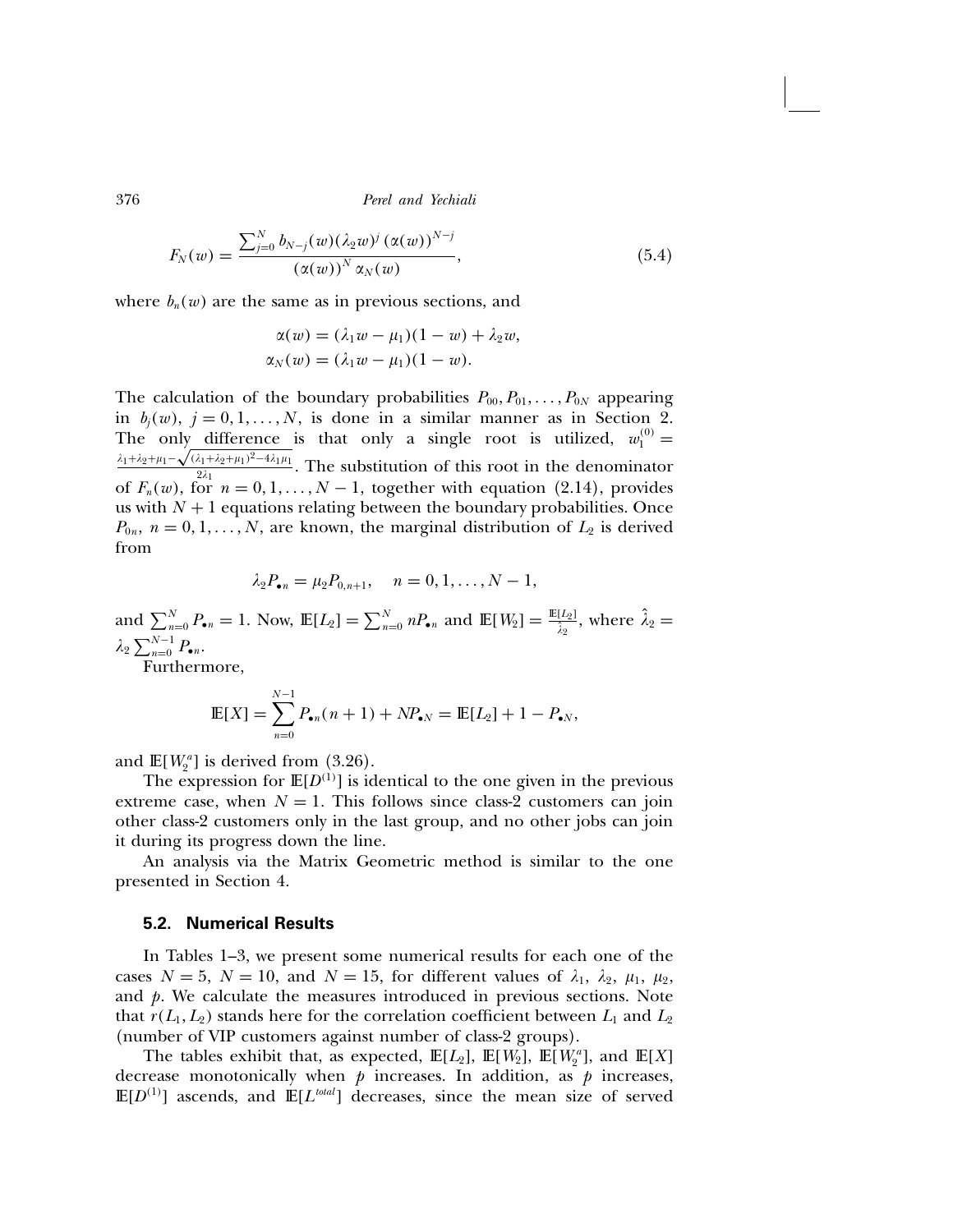|               | $\lambda_1 = 2, \mu_1 = 3, \mu_2 = 2$ | $\lambda_2$ | $\mathbb{E}[L_2]$ | $\mathbb{E}[W_2]$ | $\mathbb{E}[W_2^a]$ | $E[D^{(1)}]$ | $\mathbb{E}[L^{total}]$ | $r(L_1, L_2)$ | E[X]   |
|---------------|---------------------------------------|-------------|-------------------|-------------------|---------------------|--------------|-------------------------|---------------|--------|
| $\lambda_2=3$ | $p = 0.01$                            | 0.6598      | 4.6144            | 6.9937            | 9.1222              | 3.6178       | 18.5020                 | 0.2700        | 4.7481 |
|               | $p = 0.1$                             | 0.6555      | 4.4506            | 6.7896            | 7.8852              | 3.8034       | 15.6031                 | 0.3000        | 3.9235 |
|               | $p = 0.3$                             | 0.6371      | 3.8546            | 6.0504            | 5.8774              | 4.1872       | 11.1145                 | 0.3704        | 2.5849 |
|               | $p = 0.6$                             | 0.5806      | 2.4833            | 4.2775            | 4.3050              | 4.6158       | 7.1984                  | 0.4246        | 1.5366 |
|               | $p = 0.9$                             | 0.4989      | 1.3567            | 2.7195            | 3.6389              | 5.1724       | 5.2178                  | 0.4057        | 1.0926 |
| $\lambda_2=5$ | $p = 0.01$                            | 0.6654      | 4.8042            | 7.2196            | 9.2678              | 6.3047       | 32.1411                 | 0.2340        | 4.8452 |
|               | $p = 0.1$                             | 0.6644      | 4.7118            | 7.0918            | 8.0429              | 6.4808       | 26.8430                 | 0.2646        | 4.0286 |
|               | $p = 0.3$                             | 0.6585      | 4.3116            | 6.5479            | 6.0291              | 6.8933       | 18.6870                 | 0.3421        | 2.6860 |
|               | $p = 0.6$                             | 0.6276      | 2.9845            | 4.7551            | 4.3713              | 7.3568       | 11.9090                 | 0.4228        | 1.5808 |
|               | $p = 0.9$                             | 0.5589      | 1.5723            | 2.8133            | 3.6481              | 8.0139       | 8.4837                  | 0.4058        | 1.0987 |
| $\lambda_2=8$ | $p = 0.01$                            | 0.6664      | 4.8910            | 7.3388            | 9.3190              | 10.5734      | 53.3000                 | 0.2000        | 4.8793 |
|               | $p = 0.1$                             | 0.6662      | 4.8379            | 7.2615            | 8.1024              | 10.7276      | 44.3099                 | 0.2302        | 4.0683 |
|               | $p = 0.3$                             | 0.6647      | 4.5822            | 6.8937            | 6.0999              | 11.1414      | 30.3136                 | 0.3105        | 2.7332 |
|               | $p = 0.6$                             | 0.6509      | 3.4227            | 5.2577            | 4.4130              | 11.6345      | 19.0396                 | 0.4185        | 1.6087 |
|               | $p = 0.9$                             | 0.6007      | 1.7735            | 2.9519            | 3.6542              | 12.3237      | 13.3857                 | 0.4053        | 1.1028 |

**TABLE 1** Numerical results for  $N = 5$ 

batches grows (larger-size groups leave the system). An interesting observation is that in some cases  $\mathbb{E}[W_2] < \mathbb{E}[W_2^n]$ , meaning that the expected sojourn time in the system of a class-2 group leader is smaller than that of an arbitrary class-2 customer. This result is somewhat counter intuitive. However, it occurs in two situations: when  $p$  is small and when p is large. In the first case new groups are formed fast, and  $L_2$  reaches its maximal value, N, quite fast. Therefore, when  $p$  is small, a new class-2 arrival does not know any of the present group leaders and will join the last group, spending more time in the system than a class-2 customer who becomes a group leader. The second case seems to be a result of the finiteness of the number of groups.

|               | $\lambda_1 = 2, \mu_1 = 3, \mu_2 = 2$ | $\lambda_2$ | $\mathbb{E}[L_2]$ | $\mathbb{E}[W_2]$ | $\mathbb{E}[W_2^a]$ | $E[D^{(1)}]$ | $\mathbb{E}[L^{total}]$ | $r(L_1, L_2)$ | E[X]   |
|---------------|---------------------------------------|-------------|-------------------|-------------------|---------------------|--------------|-------------------------|---------------|--------|
| $\lambda_2=3$ | $p = 0.01$                            | 0.6655      | 9.5629            | 14.3471           | 16.0721             | 3.6113       | 35.0865                 | 0.2603        | 9.3814 |
|               | $p = 0.1$                             | 0.6655      | 8.7898            | 13.2077           | 11.2830             | 4.0145       | 24.7811                 | 0.3087        | 6.1887 |
|               | $p = 0.3$                             | 0.6456      | 5.1689            | 8.0067            | 6.2427              | 4.3289       | 12.9022                 | 0.3836        | 2.8284 |
|               | $p = 0.6$                             | 0.5807      | 2.4998            | 4.3043            | 4.3064              | 4.6173       | 7.2151                  | 0.4238        | 1.5376 |
|               | $p = 0.9$                             | 0.4989      | 1.3567            | 2.7195            | 3.6389              | 5.1724       | 5.2178                  | 0.4572        | 1.0926 |
| $\lambda_2=5$ | $p = 0.01$                            | 0.6666      | 9.7886            | 14.6830           | 16.2517             | 6.3190       | 61.2881                 | 0.2346        | 9.5012 |
|               | $p = 0.1$                             | 0.6666      | 9.4137            | 14.1218           | 11.5957             | 6.7435       | 42.2392                 | 0.2916        | 6.3971 |
|               | $p = 0.3$                             | 0.6627      | 6.4667            | 9.7576            | 6.5231              | 7.2000       | 22.2722                 | 0.3832        | 3.0154 |
|               | $p = 0.6$                             | 0.6279      | 3.0346            | 4.8324            | 4.3744              | 7.3637       | 11.9658                 | 0.4229        | 1.5829 |
|               | $p = 0.9$                             | 0.6666      | 1.5723            | 2.8133            | 3.6481              | 8.0139       | 8.4837                  | 0.4203        | 1.0987 |
| $\lambda_2=8$ | $p = 0.01$                            | 0.6666      | 9.8839            | 14.8259           | 16.3082             | 10.5915      | 102.2750                | 0.2038        | 9.5388 |
|               | $p = 0.1$                             | 0.6666      | 9.6870            | 14.5305           | 11.7018             | 10.9874      | 69.3388                 | 0.2657        | 6.4679 |
|               | $p = 0.3$                             | 0.6661      | 7.5257            | 11.2976           | 6.6806              | 11.6269      | 36.3851                 | 0.3815        | 3.1204 |
|               | $p = 0.6$                             | 0.6514      | 3.5401            | 5.4349            | 4.4186              | 11.6559      | 19.1880                 | 0.4223        | 1.6124 |
|               | $p = 0.9$                             | 0.6007      | 1.7735            | 2.9519            | 3.6542              | 12.3237      | 13.3857                 | 0.4201        | 1.1028 |

**TABLE 2** Numerical results for  $N = 10$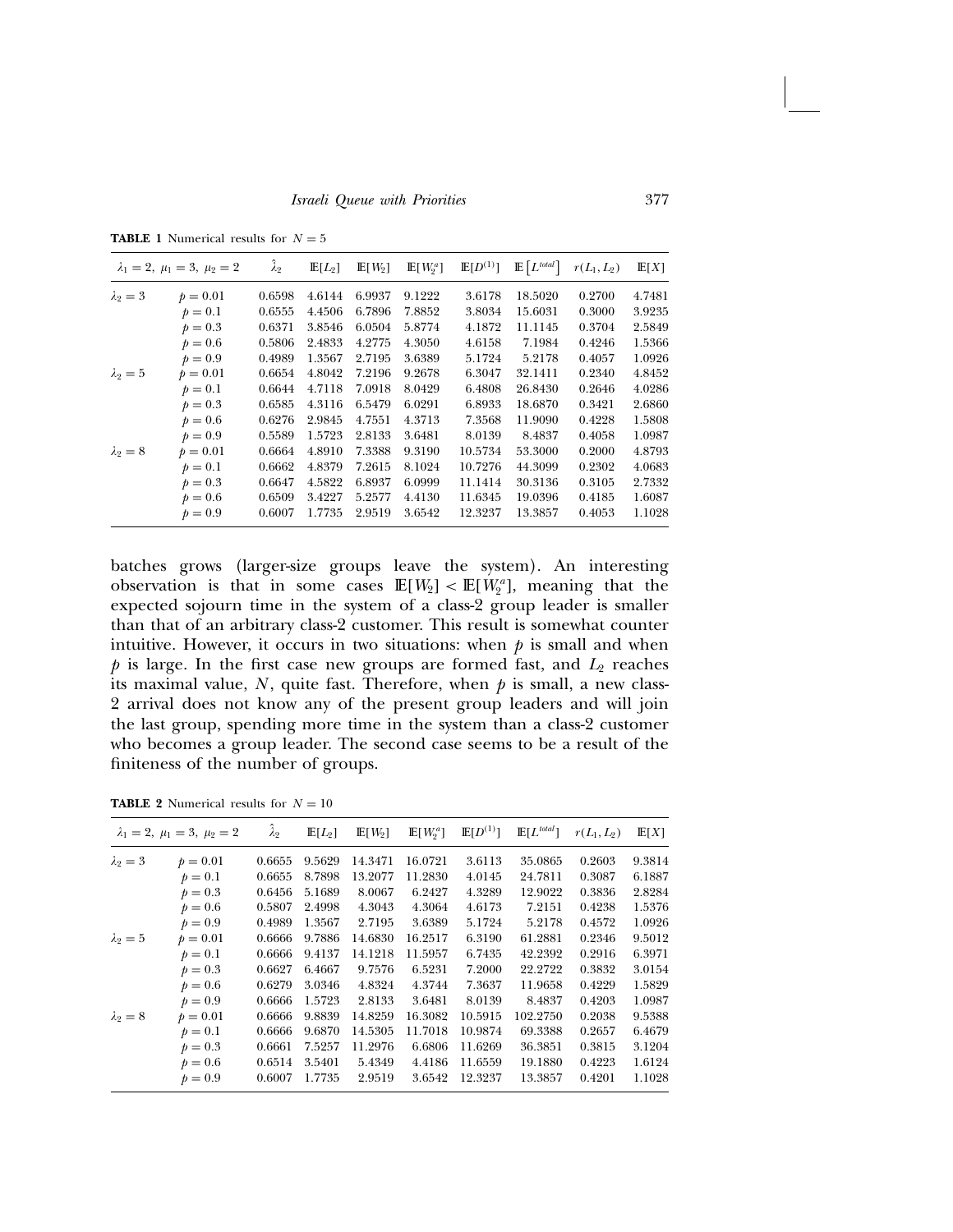|               | $\lambda_1 = 2, \mu_1 = 3, \mu_2 = 2$ | $\hat{\lambda}_2$ | $\mathbb{E}[L_2]$ | $\mathbb{E}[W_2]$ | $\mathbb{E}[W_2^a]$ | $E[D^{(1)}]$ | $\mathbb{E}[L^{total}]$ | $r(L_1, L_2)$ | E[X]    |
|---------------|---------------------------------------|-------------------|-------------------|-------------------|---------------------|--------------|-------------------------|---------------|---------|
| $\lambda_2=3$ | $p = 0.01$                            | 0.6666            | 14.4949           | 21.7425           | 22.6602             | 3.3776       | 47.2886                 | 0.2494        | 13.7735 |
|               | $p = 0.1$                             | 0.6663            | 12.3595           | 18.5498           | 13.0680             | 4.2239       | 31.0610                 | 0.3063        | 7.3786  |
|               | $p = 0.3$                             | 0.6456            | 5.2121            | 8.0572            | 6.2467              | 4.3319       | 12.9439                 | 0.3818        | 2.8312  |
|               | $p = 0.6$                             | 0.5807            | 2.4998            | 4.3043            | 4.3064              | 4.6173       | 7.2151                  | 0.4238        | 1.5376  |
|               | $p = 0.9$                             | 0.4989            | 1.3567            | 2.7195            | 3.6390              | 5.1724       | 5.2178                  | 0.4238        | 1.0926  |
| $\lambda_2=5$ | $p = 0.01$                            | 0.6666            | 14.7742           | 22.1613           | 22.8956             | 6.3560       | 89.1376                 | 0.2378        | 13.9304 |
|               | $p = 0.1$                             | 0.6666            | 13.7569           | 20.6356           | 13.6121             | 7.0146       | 52.6509                 | 0.3074        | 7.7414  |
|               | $p = 0.3$                             | 0.6628            | 6.6089            | 9.9710            | 6.5360              | 7.2159       | 22.4781                 | 0.3800        | 3.0240  |
|               | $p = 0.6$                             | 0.6279            | 3.0346            | 4.8324            | 4.3744              | 7.3637       | 11.9658                 | 0.4229        | 1.5829  |
|               | $p = 0.9$                             | 0.5589            | 1.5723            | 2.8133            | 3.6481              | 8.0139       | 8.4837                  | 0.4229        | 1.0987  |
| $\lambda_2=8$ | $p = 0.01$                            | 0.6666            | 14.8765           | 22.3148           | 22.9549             | 10.6135      | 148.7310                | 0.2072        | 13.9700 |
|               | $p = 0.1$                             | 0.6666            | 14.3656           | 21.5484           | 13.7963             | 11.2736      | 85.3069                 | 0.2940        | 7.8642  |
|               | $p = 0.3$                             | 0.6661            | 7.9218            | 11.8917           | 6.7085              | 11.6779      | 37.0417                 | 0.3799        | 3.1390  |
|               | $p = 0.6$                             | 0.6514            | 3.5409            | 5.4350            | 4.4186              | 11.6559      | 19.1880                 | 0.4223        | 1.6124  |
|               | $p = 0.9$                             | 0.6007            | 1.7735            | 2.9519            | 3.6542              | 12.3237      | 13.3857                 | 0.4223        | 1.1028  |

**TABLE 3** Numerical results for  $N = 15$ 

Numerical results for the matrix R and for the vector  $\vec{P}_0$  are presented below, for  $N = 5$  and  $N = 10$ , with parameters values  $\lambda_1 = 2$ ,  $\mu_1 = 3$ ,  $\lambda_2 = 5$ ,  $\mu_2 = 2$ , and  $p = 0.1$ . Note that the elements  $r_{ij}$ ,  $(i, j = 0, 1, ..., 4)$  of R when  $N = 5$  are identical to those when  $N = 10$ . This follows from equation (4.8). For  $N = 5$ , we get

|       | $\begin{pmatrix} 0.2137 & 0.1306 & 0.0833 & 0.0557 & 0.0391 & 0.0378 \\ 0 & 0.2268 & 0.1334 & 0.0825 & 0.0541 & 0.0487 \end{pmatrix}$ |  |                                     |                      |  |
|-------|---------------------------------------------------------------------------------------------------------------------------------------|--|-------------------------------------|----------------------|--|
| $R =$ |                                                                                                                                       |  |                                     |                      |  |
|       |                                                                                                                                       |  | $0.2401$ $0.1357$ $0.0815$ $0.0669$ |                      |  |
|       |                                                                                                                                       |  |                                     | 0.2537 0.1376 0.1005 |  |
|       |                                                                                                                                       |  |                                     | 0.2674 0.1704        |  |
|       |                                                                                                                                       |  |                                     | 0.6667               |  |

 $P_0 = (0.00113, 0.00359, 0.01100, 0.03137, 0.08294, 0.20330).$ 

For  $N = 10$ , we get

|       |          |          |          |          |                                                         |  |  | $(0.21370.13060.08330.05570.03910.02870.02190.01720.01370.01120.0136)$ |  |
|-------|----------|----------|----------|----------|---------------------------------------------------------|--|--|------------------------------------------------------------------------|--|
|       | $\Omega$ |          |          |          |                                                         |  |  | 0.2268 0.1334 0.0825 0.0541 0.0374 0.0272 0.0206 0.0160 0.0128 0.0152  |  |
|       |          |          |          |          |                                                         |  |  | 0.2401 0.1357 0.0815 0.0523 0.0357 0.0257 0.0193 0.0149 0.0173         |  |
|       | $\Omega$ |          |          |          | 0.2537 0.1376 0.0802 0.0504 0.0339 0.0242 0.0181 0.0201 |  |  |                                                                        |  |
|       | $\Omega$ | $\Omega$ |          |          |                                                         |  |  | 0.2674 0.1391 0.0786 0.0484 0.0322 0.0228 0.0242                       |  |
| $R =$ |          |          |          |          |                                                         |  |  | 0.2814 0.1402 0.0768 0.0464 0.0305 0.0302                              |  |
|       | $\Omega$ | $\theta$ | $\theta$ | $\theta$ | $\Omega$                                                |  |  | 0.2954 0.1407 0.0748 0.0443 0.03986                                    |  |
|       |          |          |          |          |                                                         |  |  | 0.3094 0.1409 0.0726 0.0570                                            |  |
|       | $\Omega$ | $\theta$ | $\theta$ |          | $\theta$                                                |  |  | 0.3235 0.1406 0.0918                                                   |  |
|       | 0        | $\Omega$ |          |          |                                                         |  |  | 0.3376 0.1753                                                          |  |
|       |          |          |          |          |                                                         |  |  | 0.6667                                                                 |  |